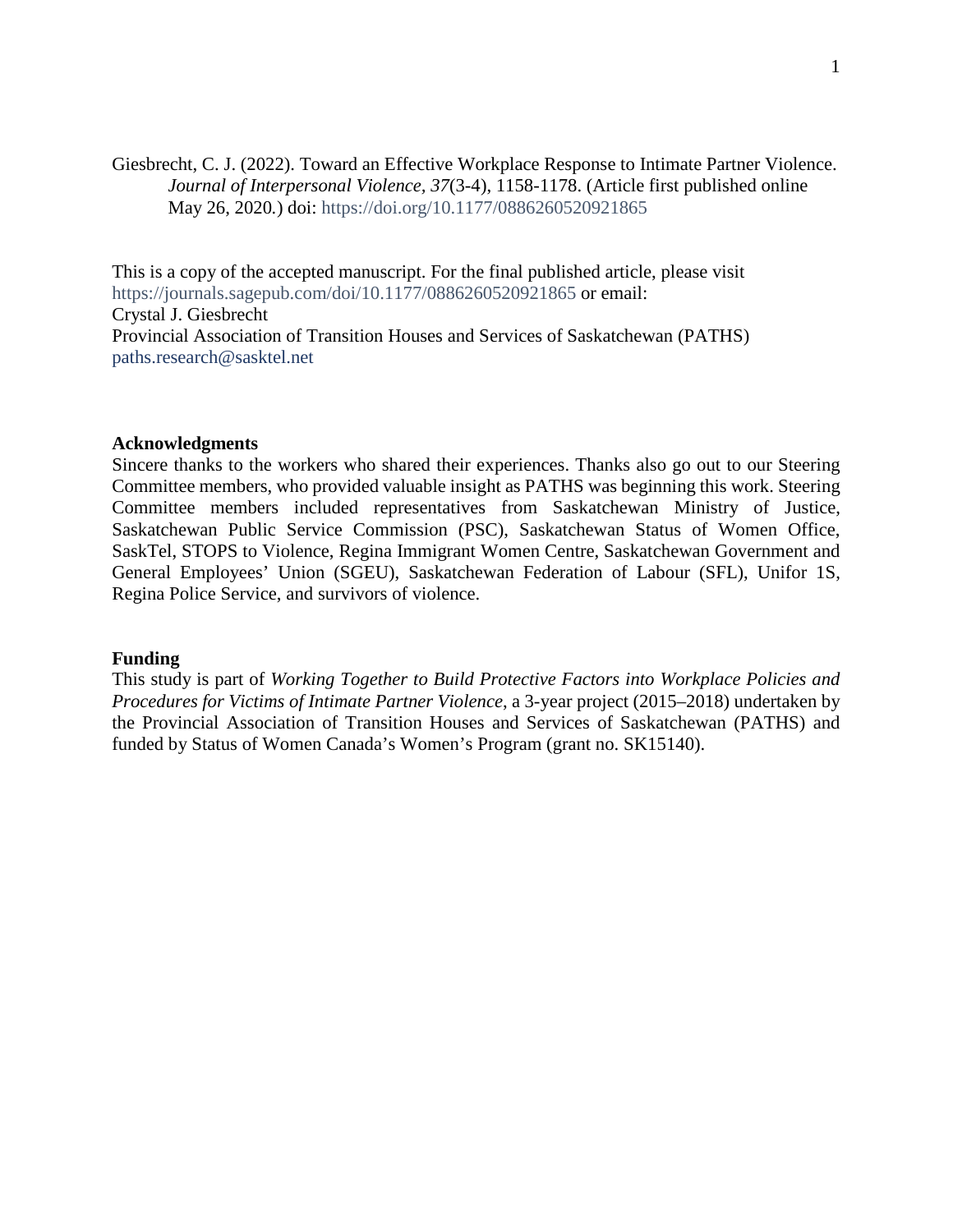# **Toward an Effective Workplace Response to Intimate Partner Violence**

### **Abstract**

This qualitative study adds to the relatively small body of research on the workplace impact of intimate partner violence (IPV), provides further insight into the various ways that IPV impacts survivors at work, and offers recommendations for improving the workplace response to IPV. Twenty-seven participants (survivors of IPV, workers, managers, union employees, and human resources professionals) took part in focus groups or one-on-one interviews. Three themes emerged from the data: the workplace impact of IPV, interventions in the workplace, and IPV policy suggestions for organizations. Recommendations for improving workplace response to IPV are offered, including legislative and policy changes, workplace leaves, and workplace accommodations for workers impacted by IPV. Findings illustrate the need for workplace training and information on how to recognize IPV, how to respond, and referral sources. This article offers suggestions of steps that workplaces can take to support employees who experience IPV as well as improving workplace safety, functionality, and productivity.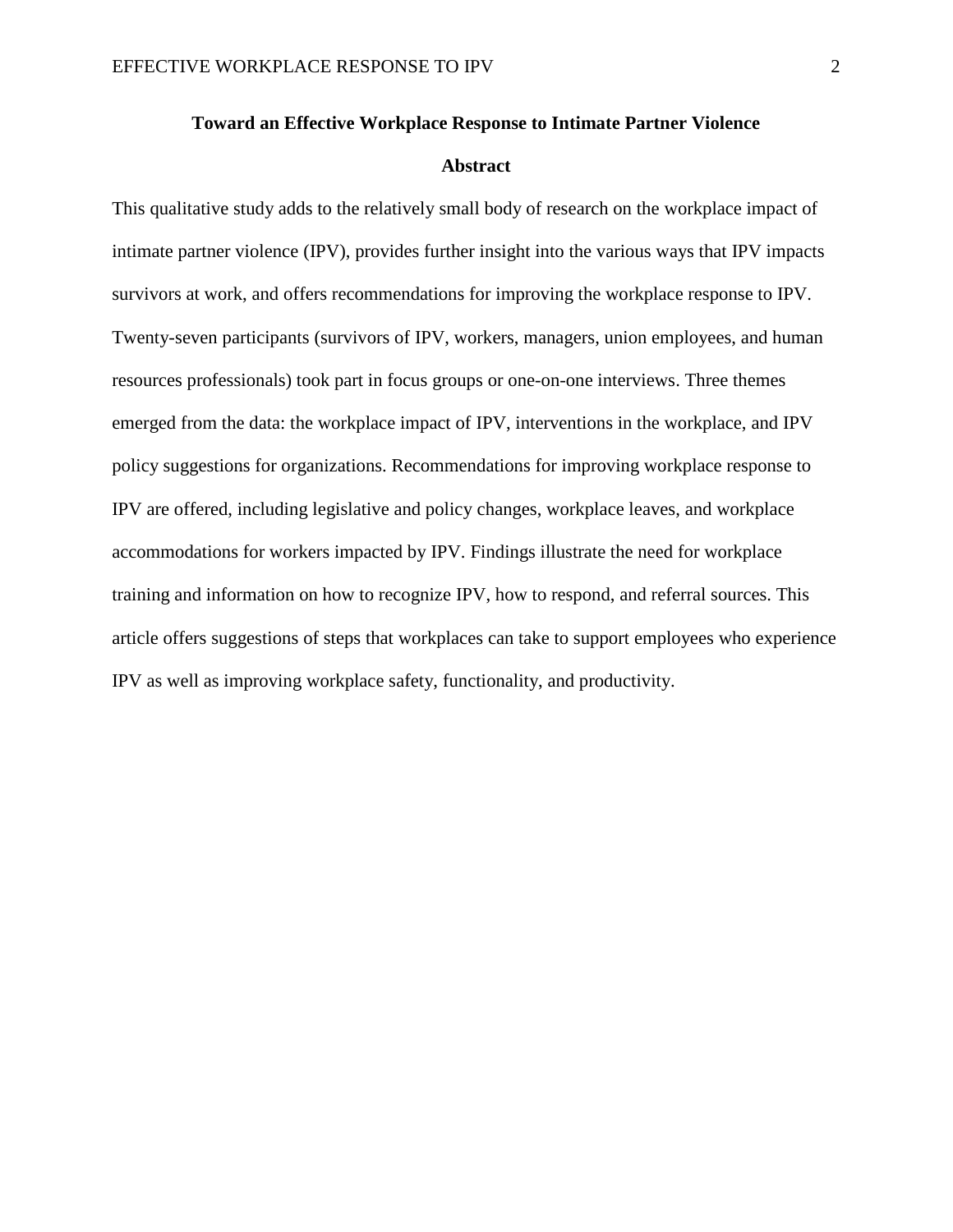# **Toward an Effective Workplace Response to Intimate Partner Violence**

Intimate partner violence (IPV), also referred to as domestic violence, impacts people of all ages, genders, cultures, and socio-economic backgrounds. The term IPV does not just refer to physical violence but encompasses psychological, emotional, verbal, financial, sexual, and spiritual abuse; excessive jealousy and control; stalking and harassment; and murder. IPV often continues—and escalates—after separation (Office of the Chief Coroner for Ontario, 2018).

The most recent Statistics Canada report, using 2017 police-reported data, indicates that that the national rate of IPV is 313 victims per 100,000 population (Burczycka, 2018). In Saskatchewan, where this research was conducted, the rate is over double the national average with 682 victims per 100,000 population. These data include 4,949 female victims (rate of 1,099) and 1,250 male victims (rate of 272) reported in the province in one year (Burczycka, 2018). Physical assault, sexual assault, and criminal harassment may be reported to police by survivors of IPV. Other types of IPV (psychological abuse and controlling behaviours, for example) are not criminal offenses in Canada, and therefore go unreported and are not captured in policereported statistics. Seventy percent of victims of spousal violence report that the abuse never came to the attention of police (Burczycka, 2016).

Some cases of IPV end in intimate partner homicide—418 cases, resulting in 476 victims, occurred in Canada in a five-year period (2010- 2015) (Dawson et al., 2018). Intimate partner homicide can occur at work—in fact, homicide is one of the main causes of workplace death for U.S. women. In 2014, homicide accounted for 19% of cases where women died at work (transportation accidents were the leading cause at 20%). When women are murdered at work, it is most frequently by an intimate partner (32%, versus 2% for men) (U.S. Bureau of Labor Statistics, 2016).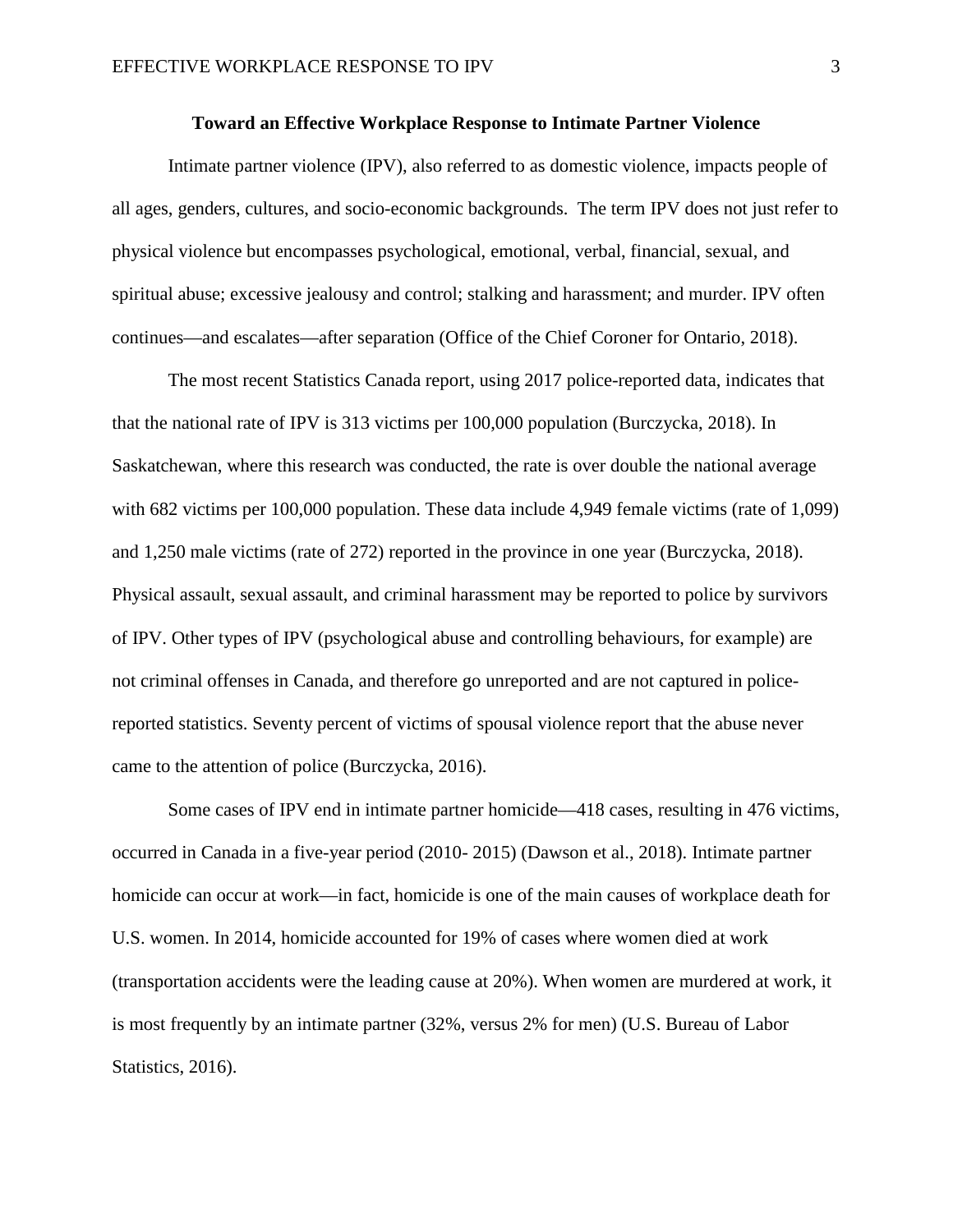Not only can the lives of workers who are victims of IPV be in danger when they go to work, the lives of others, such as students and customers, can also be at risk. In 58% of 500 cases of intimate partner assaults in workplaces reviewed by Lee and Trauth (2009), the victim was the only one harmed in the assault—in the other cases, additional people, often coworkers, were injured. One especially horrific example occurred in 2017 in San Bernardino, California. Karen Elaine Smith, a teacher, was shot and killed in her workplace, North Park Elementary School. An 8-year-old student was also murdered and another was injured. The gunman was Karen Smith's husband, whom she had recently separated from (Jeltsen, 2017; Rocha, Winton, Esquivel, & Nelson, 2017). Another workplace IPV fatality was Anthony (Tony) McNaughton, a manager at a Vancouver, British Columbia Starbucks, who was killed at work when he stepped between an employee and her ex-partner. While the employee survived, Tony McNaughton died of multiple stab wounds (CBC News, 2012).

Knowledge on the impact of IPV in workplaces has vastly increased in recent years, largely due to the effort of the labour movement. A small body of research has illustrated that when individuals are experiencing IPV at home, they are impacted at work in several ways. Coworkers, managers, and organizations are also affected. Extant research is primarily surveybased (Ararat, Alkan, Bayazıt, Yüksel, & Budan, 2014; Reeves & O'Leary-Kelly, 2009; McFerran, 2011; Rayner-Thomas, 2013; Trades Union Congress, 2014; Wathen, MacGregor, & MacQuarrie, with the Canadian Labour Congress, 2014; Wathen, MacGregor, & MacQuarrie, 2015).

The literature shows that IPV can impact victims' ability to get to work—partners may prevent them from attending by physically assaulting them or restraining them, refusing to care for children, or hiding the car keys (McFerran, 2011; Rayner-Thomas, 2013; Swanberg & Logan,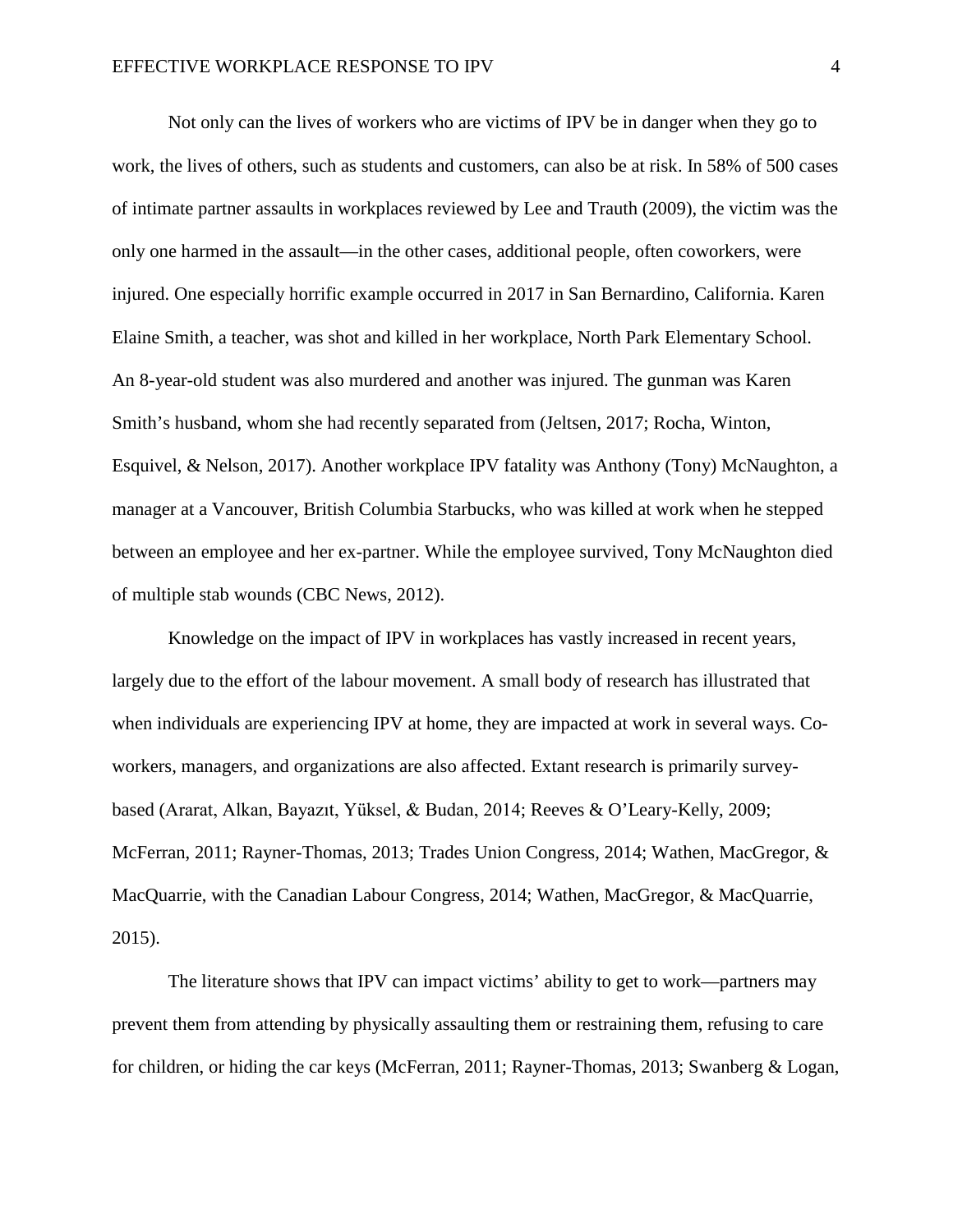2005; Wathen et al., 2014; Wathen et al., 2015; Wettersten et al., 2004). Harassing behaviour can disrupt the majority of the work day for women who are experiencing IPV. The perpetrator may show up at work, repeatedly call, text, or email, and contact coworkers (Katula, 2009; Logan, Shannon, Cole, & Swanberg, 2007; McFerran, 2011; O'Leary-Kelly, Lean, Reeves, & Randel, 2008; Swanberg & Logan, 2005; Swanberg, Macke, & Logan, 2006; Trades Union Congress, 2014; Wathen et al., 2014; Wathen et al., 2015; Wettersten et al., 2004). A study of intimate partner stalking by Logan, Shannon, Cole, & Swanberg (2007), showed that in 95% of cases, the harassment continued at work, a finding echoed in the literature on the impact of IPV in the workplace (McFerran, 2011; Reeves & O'Leary-Kelly, 2009; Swanberg & Logan, 2005; Swanberg, et al., 2006; Wathen et al., 2014). When the relationship has ended, an abusive partner may not know where their former partner is living but will likely know where they work. The workplace is often the easiest way for a perpetrator of violence to contact their victim (Zorn, 2017).

Productivity is lost, by both victims and perpetrators of abuse, due to stress, exhaustion, and continued harassment during work (Schmidt & Barnett, 2012; Mankowski, Galvez, Perrin, Hanson, & Glass, 2013; McFerran, 2011; Rayner-Thomas, 2013; Reeves & O'Leary-Kelly, 2009; Trades Union Congress, 2014; Wathen et al., 2014; Wathen et al., 2015; Scott et al., 2017). A pan-Canadian survey (Wathen et al., 2014) found that 81.9% percent of survivors stated that IPV negatively affected their work performance. This was most often due to feeling distracted or feeling tired and/or unwell. This is not the case for all who experience IPV, however. For many survivors, work is a respite from abuse. While some employees may be struggling, they may be present at work and their quality of work may not suffer. This can make the signs more challenging to recognize.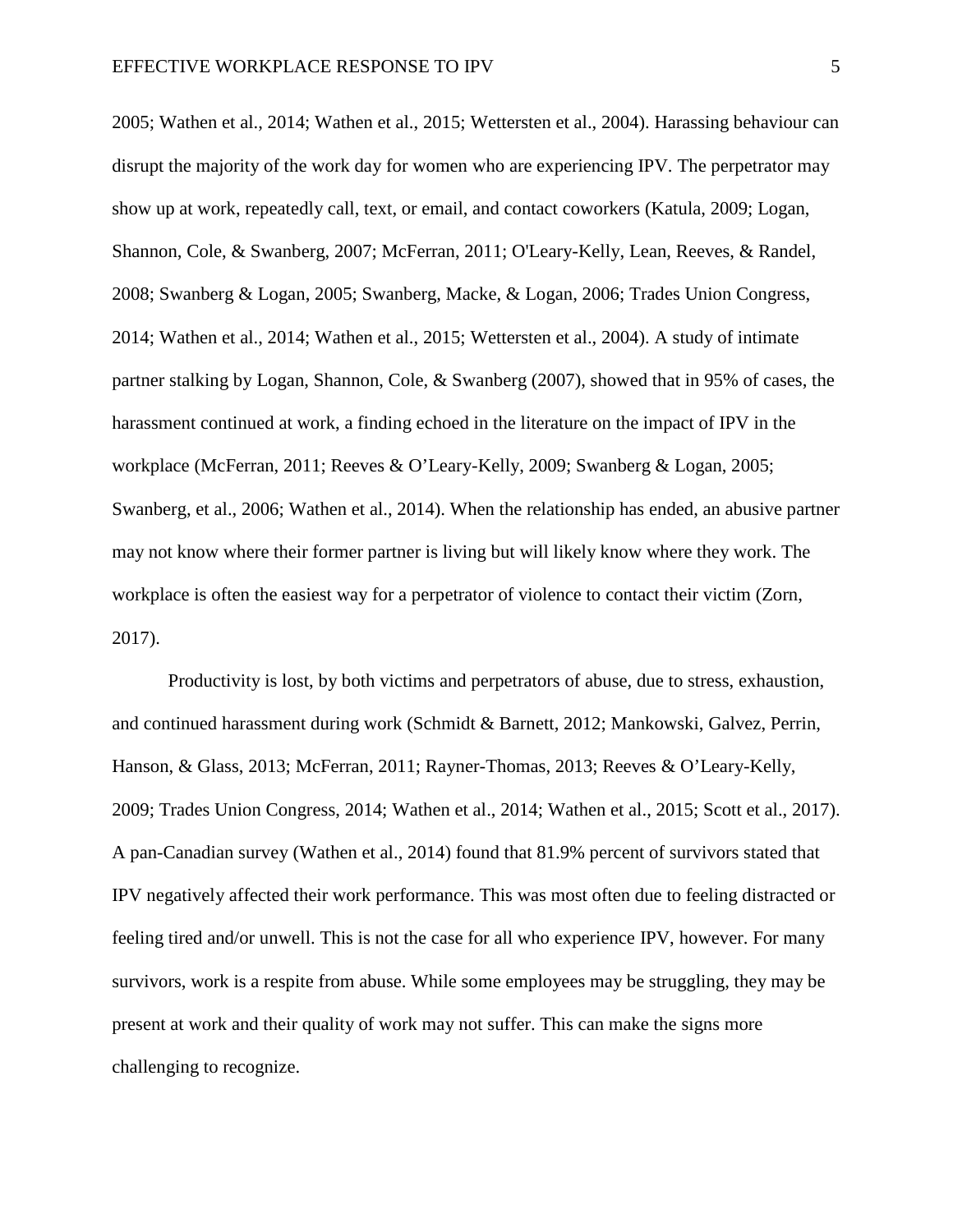Research has demonstrated that women with a history of IPV "tend to have a more disrupted work history, are consequently on lower personal incomes, have had to change jobs more often, and are employed at higher levels in casual and part time work than women with no experience of violence" (Wathen et al., 2015, p. 65). Further, some survivors report losing a job because of the impact of IPV. Abusive partners may also force women to cease working or endeavor to get them fired (Logan et al., 2007; Wathen et al., 2014; Swanberg et al., 2006). Maintaining employment is imperative for people who are experiencing IPV not only because of financial security (McFerran, 2011), but because of the social support and connections work can offer.

IPV has a significant financial impact not only for survivors, who may lose their jobs or miss paid work time because of abuse, but for organizations, as well. Zhang, Hoddenbagh, McDonald, and Scrim (2012) estimated the total economic cost of spousal violence to employers in Canada, in one year (2009), to be \$77,918,560 (equivalent to \$93,037,087 in 2019). This cost includes losses due to tardiness and distraction and lost outputs related to IPV victimization. Irregular attendance leads to increased administrative costs for employers, and recruitment and retraining costs arise when employees resign or are fired for reasons relating to IPV (Zhang et al., 2012). Not included in the \$77.9 million total are financial losses incurred by employers when their employees perpetrate IPV, which can result in tardiness or missed days of work, a loss of focus and concentration, and workplace accidents (Schmidt & Barnett, 2012; Scott et al., 2017; Zhang et al., 2012).

### **The Present Study**

The present study is one of a small number of qualitative studies on this topic (others include Katula, 2009; Laharnar et al., 2015; Swanberg & Logan, 2005; and Wettersten et al.,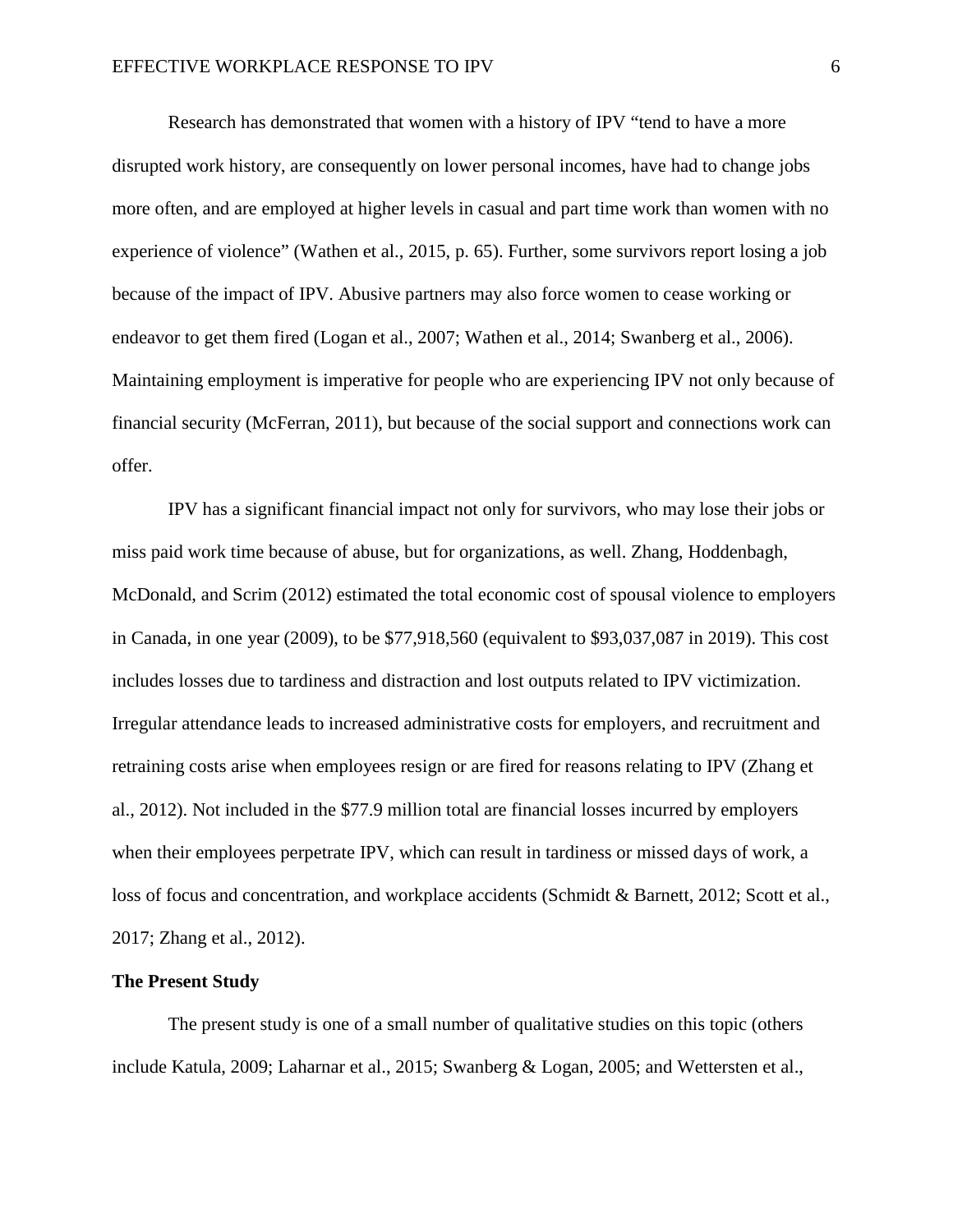2004) and is part of a small body of research completed on this topic in Canada and the first to focus on the workplace impact of IPV—and possible solutions—in the province of Saskatchewan.

This research was undertaken at a time when one study on the topic had been conducted in Canada (the national survey by Wathen et al., 2014) and provincial legislation granting a leave from work for people experiencing IPV had recently been passed in the neighbouring province of Manitoba (Saskatchewan's legislation was passed later). Qualitative research on the impact of IPV in the workplace is relatively limited. For these reasons, the present study was undertaken to gather input from survivors, workers, managers, union employees, and human resources professionals to help inform recommendations around legislation and workplace policies and programs that would help to improve the workplace response to IPV in Saskatchewan.

The qualitative findings reported in this article were part of a mixed methods study, with an online survey (open to adults living in Saskatchewan) conducted first (April- September 2016). Focus groups and interviews were completed between October 2016 and January 2017. The study design was approved by the project's Steering Committee, which comprised members from unions, crown corporations, non-profit organizations, government, policing, and survivors of violence.

An invitation to participate in focus groups was included at the end of the survey (those who chose to provide their contact information through a separate question were contacted by telephone or email). In addition, recruitment flyers were posted on the Provincial Association of Transition Houses and Services of Saskatchewan's (PATHS) website and social media and shared via email. The invitation to participate was circulated via email and social media by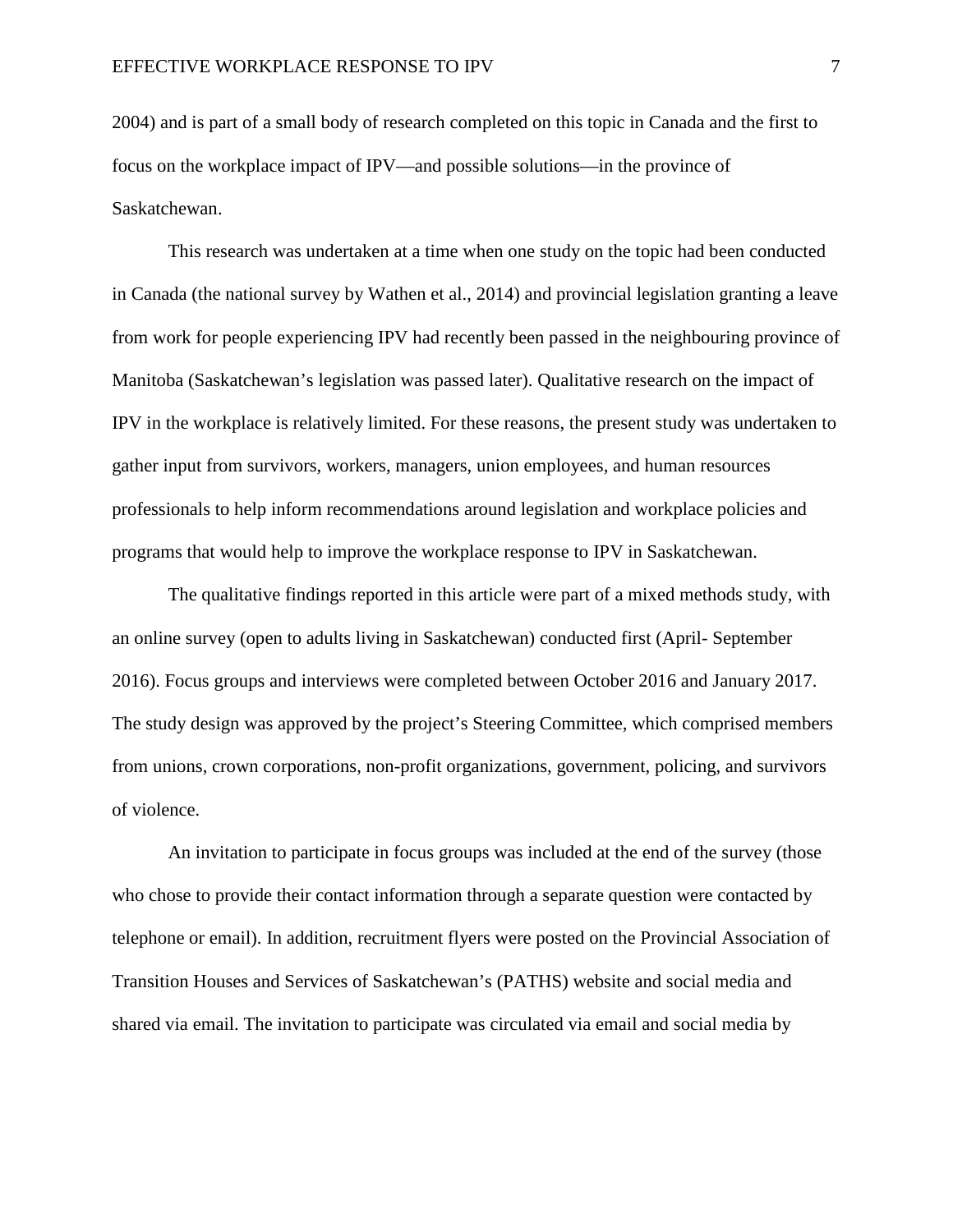members of the project's Steering Committee, domestic violence shelters and services, and other partner organizations.

To protect the confidentiality and safety of those who attended, the location of the focus group was not listed on recruitment materials and was only provided to participants after they registered. Some brief screening questions were asked on the telephone to ensure potential participants' suitability for the focus groups. Individual interviews were conducted with participants who lived in communities where focus groups were not being conducted, who could not make it to the focus groups at the scheduled times, or who preferred this option due to the nature of the research topic. The opportunity to participate in one-on-one interviews was circulated through the same means as the focus group invitation. Standard confidentiality practices were followed according to the Tri-Council Policy Statement.

In total, four focus groups were conducted in three cities, with a total of 17 participants (16 women and one man). Interviews were conducted over the telephone or in-person with ten interview participants (9 women and one man), five who identified as having experienced violence/abuse. Several focus group participants who volunteered to participate identified as having an interest in the topic related to their role as a manager or worker but also identified that they had experienced violence/abuse themselves. No one who identified as having used IPV against their partner volunteered for a focus group or interview. Had anyone indicated that they had used violence against a partner, they would not have been included in a focus group, but would have been interviewed individually.

The twenty-seven participants were employed in the following sectors: Non-profit/ Community-based organizations (CBOs) (15), Government/ Heath (4), Union (2), Postsecondary Education (2), Agricultural (1), Financial, (1), and Public Safety (1). An additional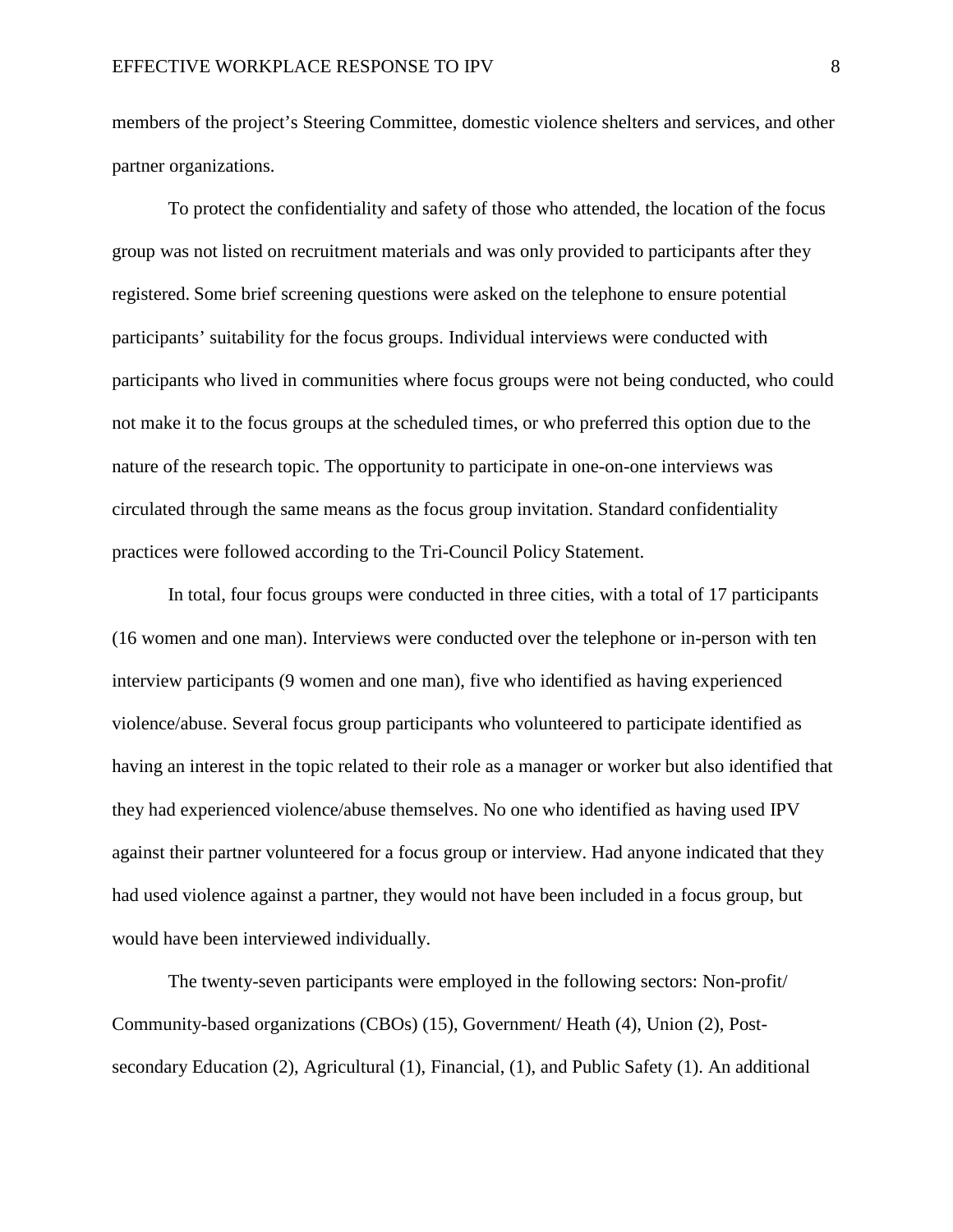participant was retired. Participants from the CBO sector included workers from anti-violence agencies, newcomer serving agencies, and other community services. They also included individuals employed as Executive Directors, managers, and front-line support roles. Participants shared examples from different points in their careers, including previously held jobs and current positions.

Focus groups and interviews were audio recorded and transcribed verbatim. Data from focus groups and interviews were analyzed together, with transcripts coded using an open-coding method (Auerbach & Silverstein, 2003). Quotations are not attributed to a specific speaker to protect participant confidentiality.

IPV was defined in the study as physical, psychological, emotional, verbal, financial, sexual, and spiritual abuse; controlling behaviours; stalking; and harassment. The interview guide included questions regarding experiences with IPV in the workplace, existing workplace policies relating to IPV, and recommendations for workplace responses relating to IPV. Survivors were asked about the ways that IPV impacted them at work, if they had ever had challenges or difficulties at work as a result of IPV and, if so, who they had confided in and the result. Workers were asked if they had ever known or suspected that a co-worker was experiencing IPV, if they had ever reported an incident of violence at work, and their opinion on how experiencing violence impacts survivors' ability to function at work. All participants were asked if information on IPV was available in their workplaces, if their workplace had policies or procedures in place related to IPV, and what policies or procedures they thought that their workplaces could put into place to help people who are experiencing IPV.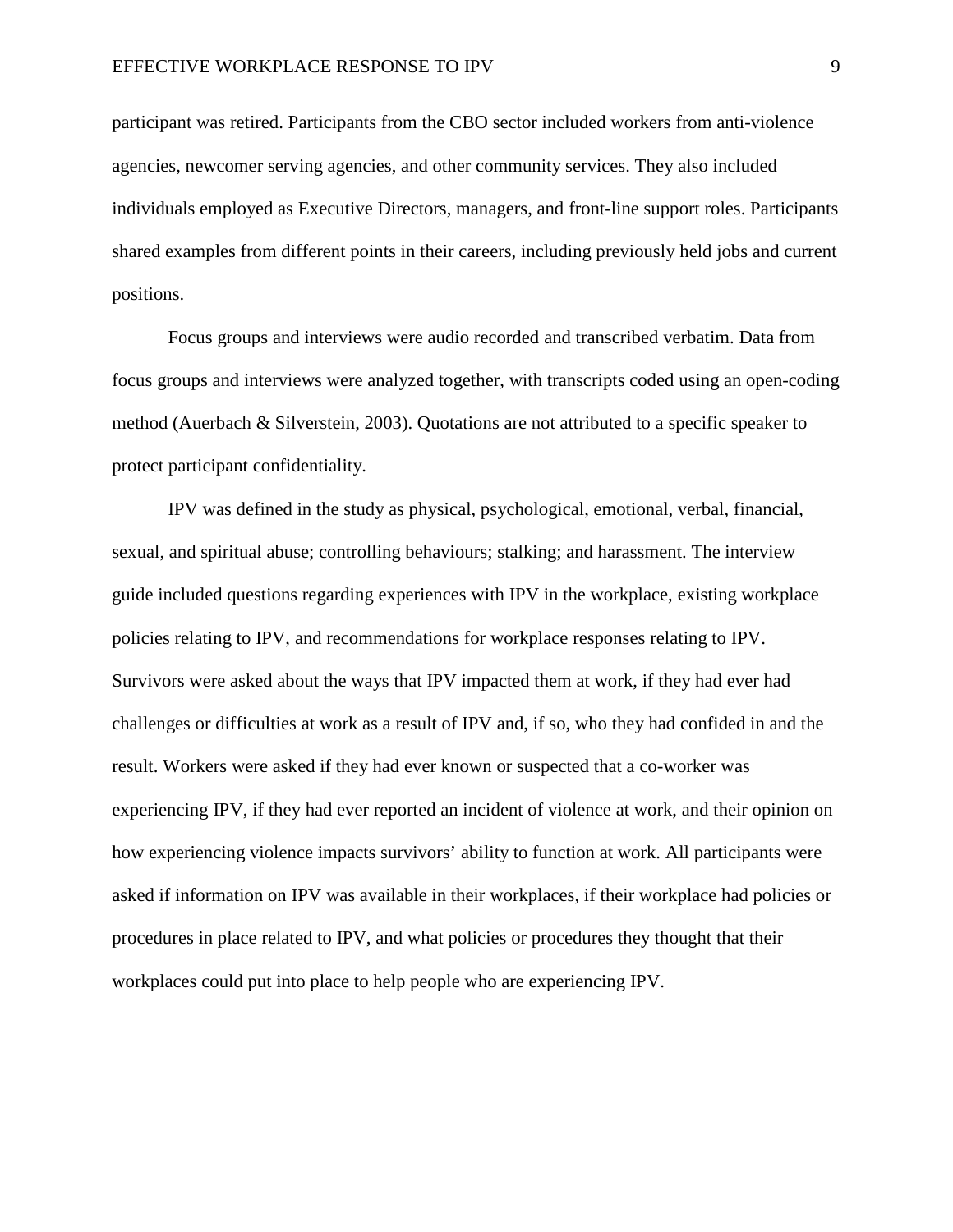# **Results**

# **Major Themes**

Focus group and interview data resulted in three broad themes: *Workplace Impact of IPV for Survivors, Interventions in the Workplace*, and *Suggestions for IPV Policies for Organizations*.

# *Workplace Impact of Intimate Partner Violence for Survivors*

The theme of *Workplace Impact of IPV for Survivors* includes the ways that survivors experience the impact of IPV while at work (including experiences of stalking and harassment and threats) and additional challenges that they face in the workplace (such as impacts to coworker relationships and work performance). Participants also spoke of ways that work is beneficial for people who are experiencing IPV.

Focus group and interview participants shared examples of stalking and harassment in the workplace including: partners driving by their place of employment, showing up at work or watching from outside the building, continually phoning or emailing throughout the work day, contacting coworkers or supervisors, threatening to get the worker fired, and creating safety concerns for victims and their coworkers. Stalking and harassment from a current or former partner can greatly disrupt an employee's day by interrupting them and preventing them completing their work as well as increasing their levels of fear and distress. An interview participant described her experience:

> Before the problems started happening. . . you would hardly ever see my ex here. There were days that it was constant, that it was two or three times a day. . . If he was here, the door had to stay open, because I didn't feel safe, because of some of the things that were starting to happen at home, previously. It had a big impact on work, because he'd come in, things would go on that would totally ruin the rest of my day. A person couldn't function, because of what was said or done.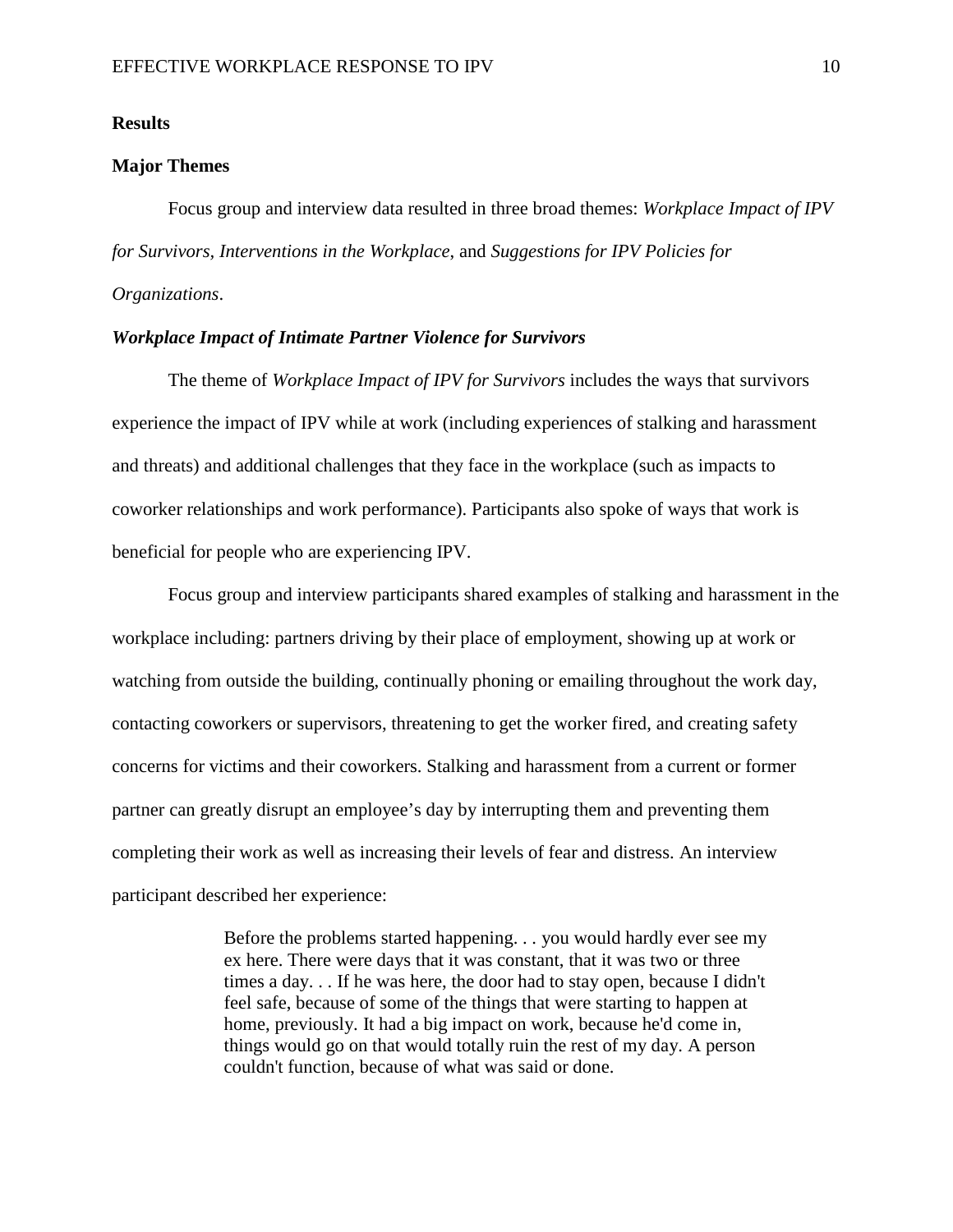Another worker shared her experience of stalking at work,

I remember sitting and doing work. . . I remember feeling that kind of "spidey sense" and I turned around and he was standing at the window and he was trying to look at my screen and he wanted to know what I was working on. That was how bad the stalking got . . . he would come to my work and he would stand at my window. [When he was seen] he came in and made a joke about "I just wanted to surprise you."

There are significant risks to victims and their coworkers when IPV comes to work. One

interview participant was followed by her partner while she was driving with a coworker. Later,

he returned and damaged her vehicle. Another participant, speaking of a partner she had recently

separated from, recalled, "I was always stressed out about putting my coworkers in danger

because he was going to lose it." She continued:

He didn't know where I lived, but he knew where I worked. He was always trying to access me at my work. Even though the threat was against me, it was still a direct threat to other people and my coworkers.

An employer recalled her observations of an employee who was experiencing abuse,

Some of the difficulties were things like the employee not being able to call in, because the partner had taken the phone. Another example would have been repeated calls to the workplace phone. With the employee wanting to keep it private, [it was] really distracting to the employee's work, because of course he had told her she would lose her job, and he was going to get her fired. Instead of handing off the phone to me, or saying, "This is not a good day for me to take these calls." She was trying to protect herself, and her job, she thought. It made it a whole lot more difficult for her. Lack of transportation, because he would take the keys. Just always wanting to be aware of where she was. Not just phoning, but also expecting her home at exact times. Then, of course, the conflict that followed would make life totally unsettling for the remainder of the work day. Those are just a few.

Another participant shared, ". . . my [cell] phone's ringing, and ringing, and ringing, and ringing again . . .When I turned it off, that's when he phoned the office phones."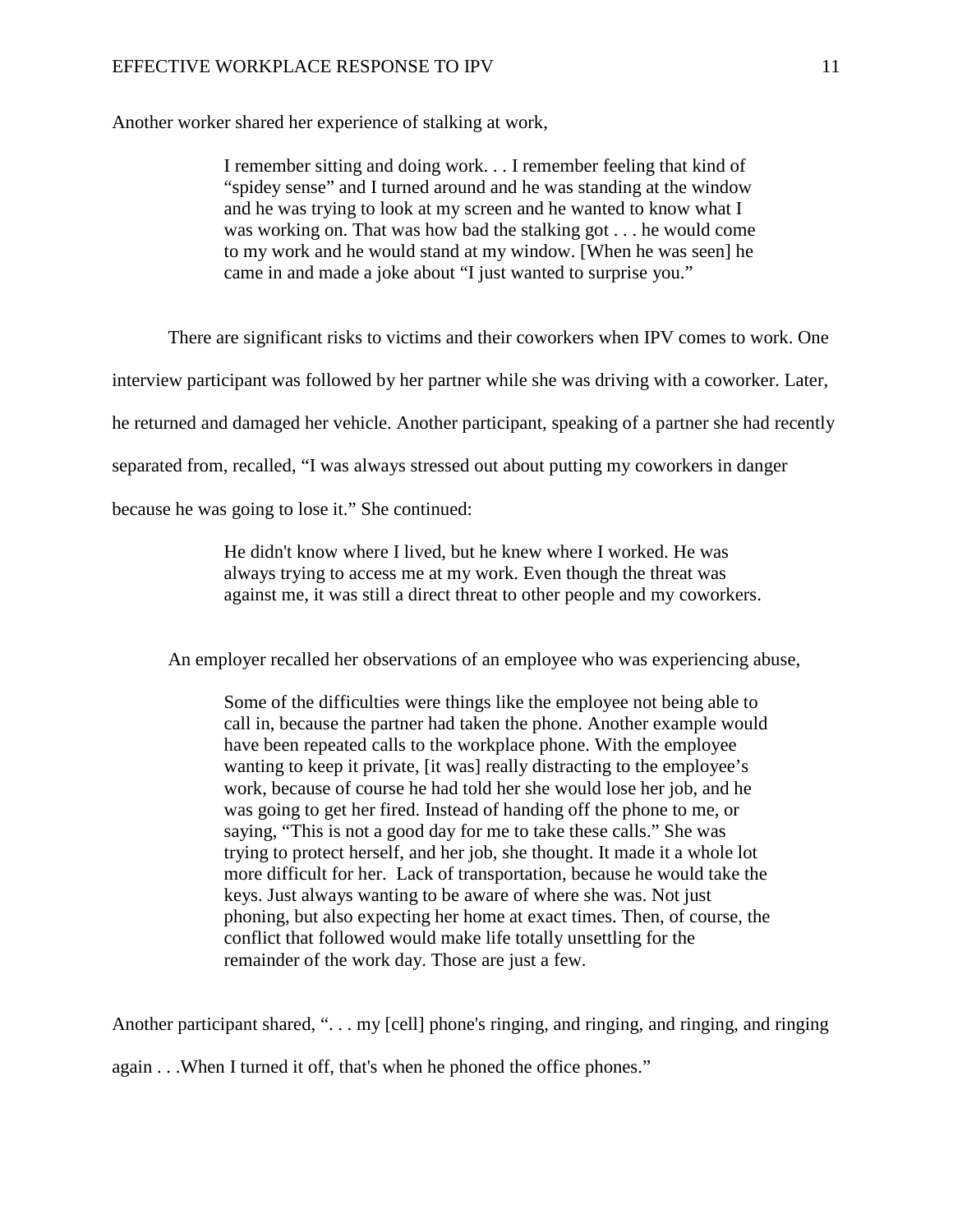Focus group and interview participants spoke of the emotional toll of trying to focus and perform well at work while coping with violence and abuse. Survivors shared examples of their efforts to hide the abuse from coworkers, such as fabricating reasons for being late when their partner had hidden their car keys or making up excuses to attend court during the work day, which often requires attending multiple times, due to adjournments. Survivors also talked about hiding physical injuries while at work. It is important to note that a lack of physical injuries or bruises, or injuries that are not visible, may be a barrier to others in the workplace recognizing that abuse is taking place.

> I was tired all the time. I think the only thing that did help me was that I was wearing a uniform all the time, so I wasn't concentrating on trying to hide the bruises so much because I already had a uniform that did cover. I didn't have to worry about that.

Participants also spoke of impacts to their work performance. For many, work is a source of pride and not performing to the best of one's abilities can lead to anxiety and can negatively impact self-esteem. Survivors shared that they suffered exhaustion and a lack of concentration. People who are experiencing abuse sometimes have no choice but to take time out of their work day to deal with phone calls, legal concerns, and other issues related to managing the relationship.

Some participants used the term "presenteeism" when discussing how IPV impacts attendance. Speaking of a coworker, one participant said "her coping mechanism was to spend extra time at work so she didn't have to be at home. So from a workplace perspective, she probably over performed sometimes . . ." The importance of maintaining employment was echoed by many participants not only for financial reasons, but for the relative safety and the sense of self-efficacy that work provided. One participant recalled that her coworker had said,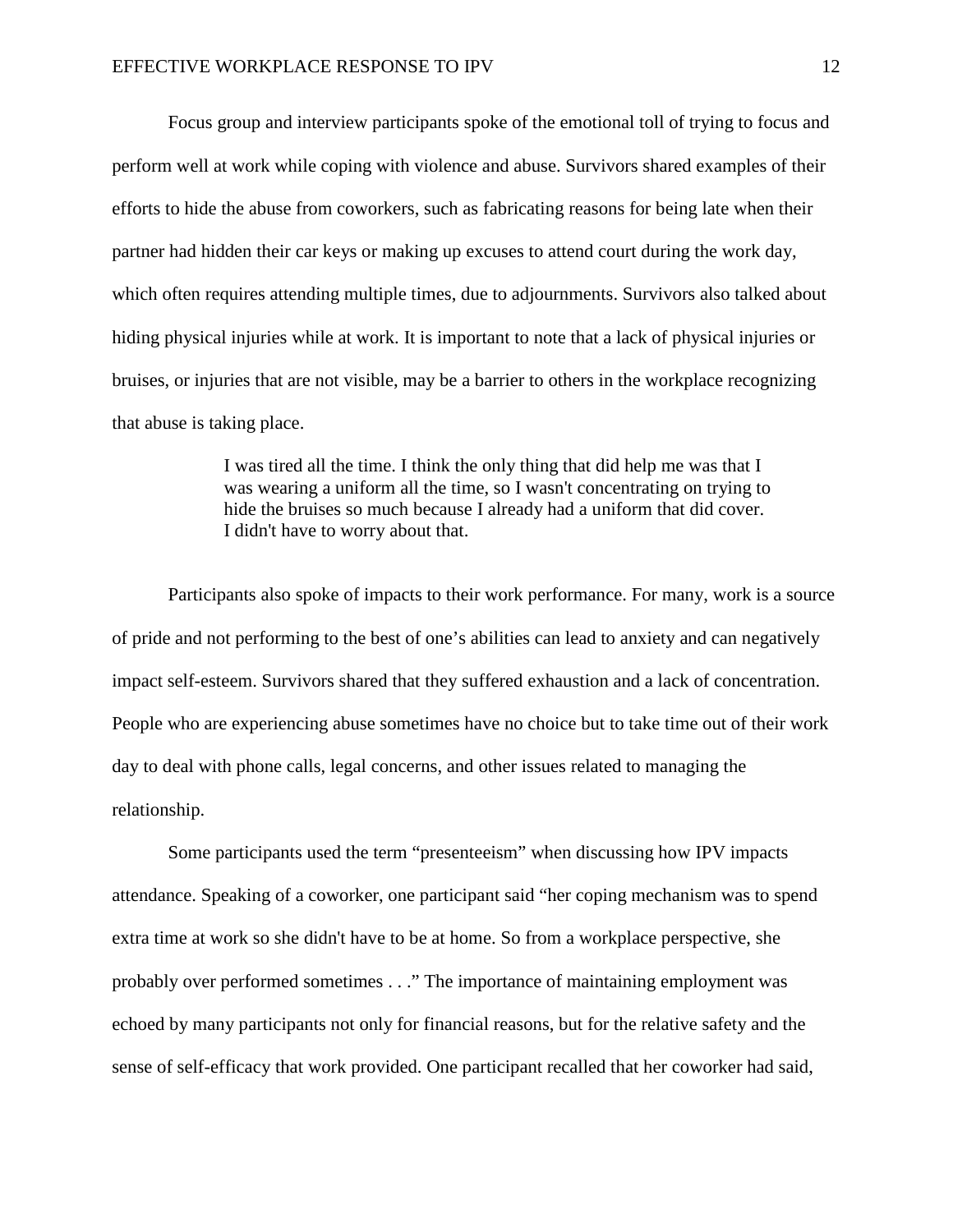One thing I can't miss is work. That is so important to me. I love my job and I don't want him to wreck that for me. That's something I'm very proud of. I've gotten this job myself. I like it and I'm going to keep it.

Focus group participants who had worked with someone who experienced IPV shared the worry and concern that they felt for their coworker at that time and their desire to find a way to assist. Workers who were experiencing IPV felt that relationships with their coworkers were affected. These included feeling that those they work with would not want to hear about personal issues and worrying that coworkers were frustrated by their own workload increasing as a result of the survivor's absenteeism or inability to keep up with tasks. Some participants felt that coworkers who had been open about personal issues, including violence, had subsequently been treated unkindly. This created a perception that it was not okay to talk about one's personal life at work and a fear that disclosing IPV would lead to becoming the subject of gossip and other negative outcomes. Participants made it clear that workplace culture can dissuade people experiencing IPV from coming forward.

# *Interventions in the Workplace*

The theme of *Interventions in the Workplace* included examples of coworkers' and managers' responses when a worker was experiencing IPV, the accessibility of resources, and accommodations and safety measures that were provided at work.

A key trend in the data was the failure by coworkers and employers to identify or respond to indicators of IPV. Many examples described situations in which workers were experiencing challenges at work and warning signs were present, but no one in the workplace noticed or intervened.

> I took a lot of leave. I was taking a lot of leave. Not once was I ever asked, "Hey are you okay?" I never had any kind of support for that. Nobody asked me directly, "Is there something else going on? Can we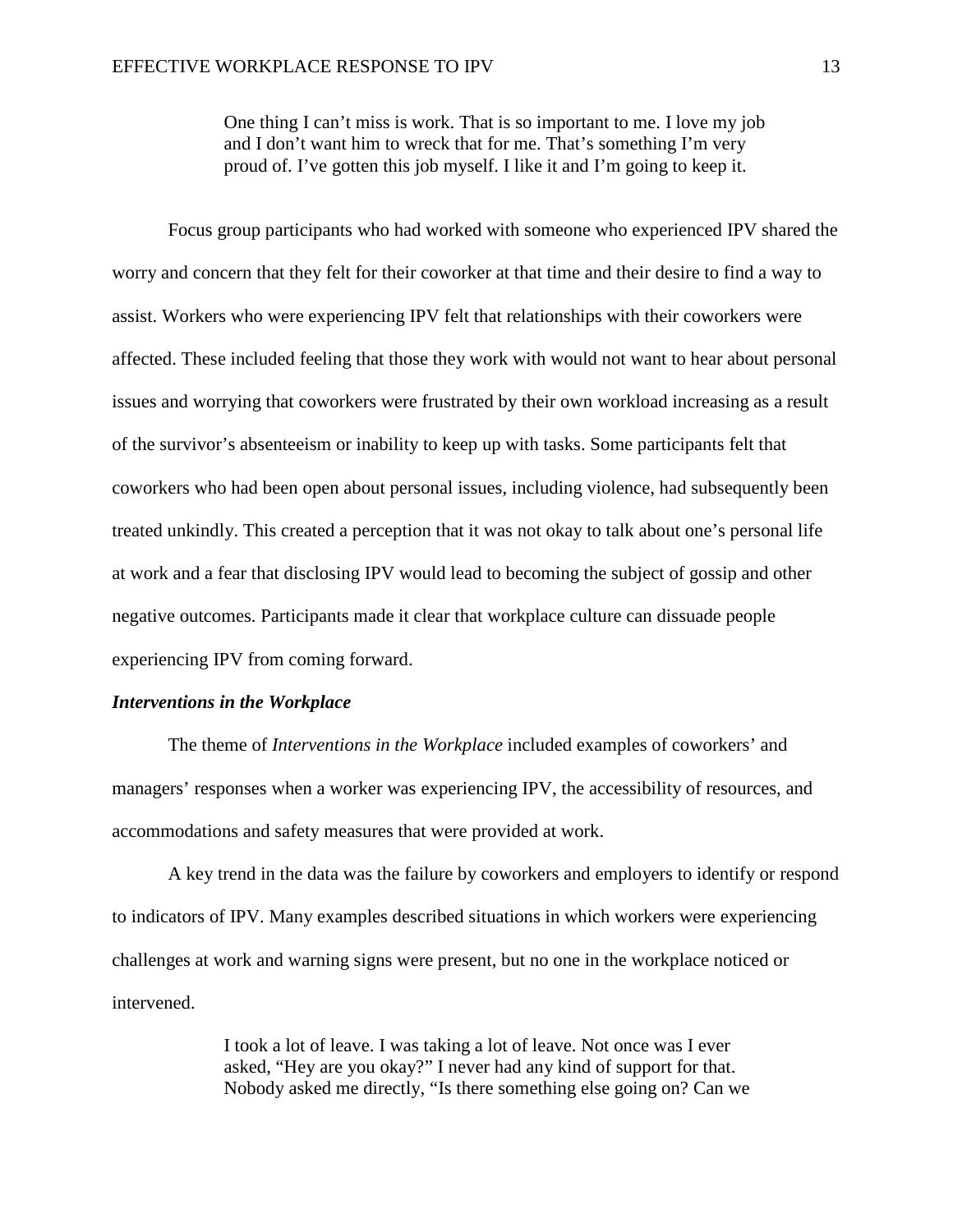help you with it?" None of that. I was burning through sick leave and taking leave without pay. Nobody even addressed it.

The same participant stated that her partner's manager had witnessed an incident of violence against her by her partner, but that manager never mentioned it. Another interview participant explained that she did not share what she was experiencing with her manager, because she was afraid that she would receive an unsupportive response, as she had from friends.

> I feel it would have been a very similar situation of it being my fault, the blame that how could I? I mean, I got a lot of that. When I speak of my story to people that I'm friends with now, they're like, "I don't believe you." Almost like they believe me but don't because I don't present that way. . . according to them, I don't look like the person that something like that would happen to.

Some workers who were living with IPV received reprimands or were "talked to" by their

managers. Participants shared examples of survivors who were disciplined because of their

attendance or use of sick time. Some workplaces have financial penalties for going over the

allotted amount of sick time. This can be devastating for someone who is planning to exit their

relationship. In an interview, a survivor said:

One of the first steps for discipline is a financial penalty. I was like, "I'm already missing so much work, and I'm not even getting my full paycheque." I was trying to desperately save money, so I could get out, and now you're going to ding me an entire paycheque. One of the reprimands is that you get a verbal warning, and then you get a written warning, and then they can impose fines and financial penalties. I didn't even know what to say when they said that. They didn't know what was going on, but at the time it crushed me. When they imposed that penalty on me, it took everything that I had saved just to be able to get out, and I had to start all over.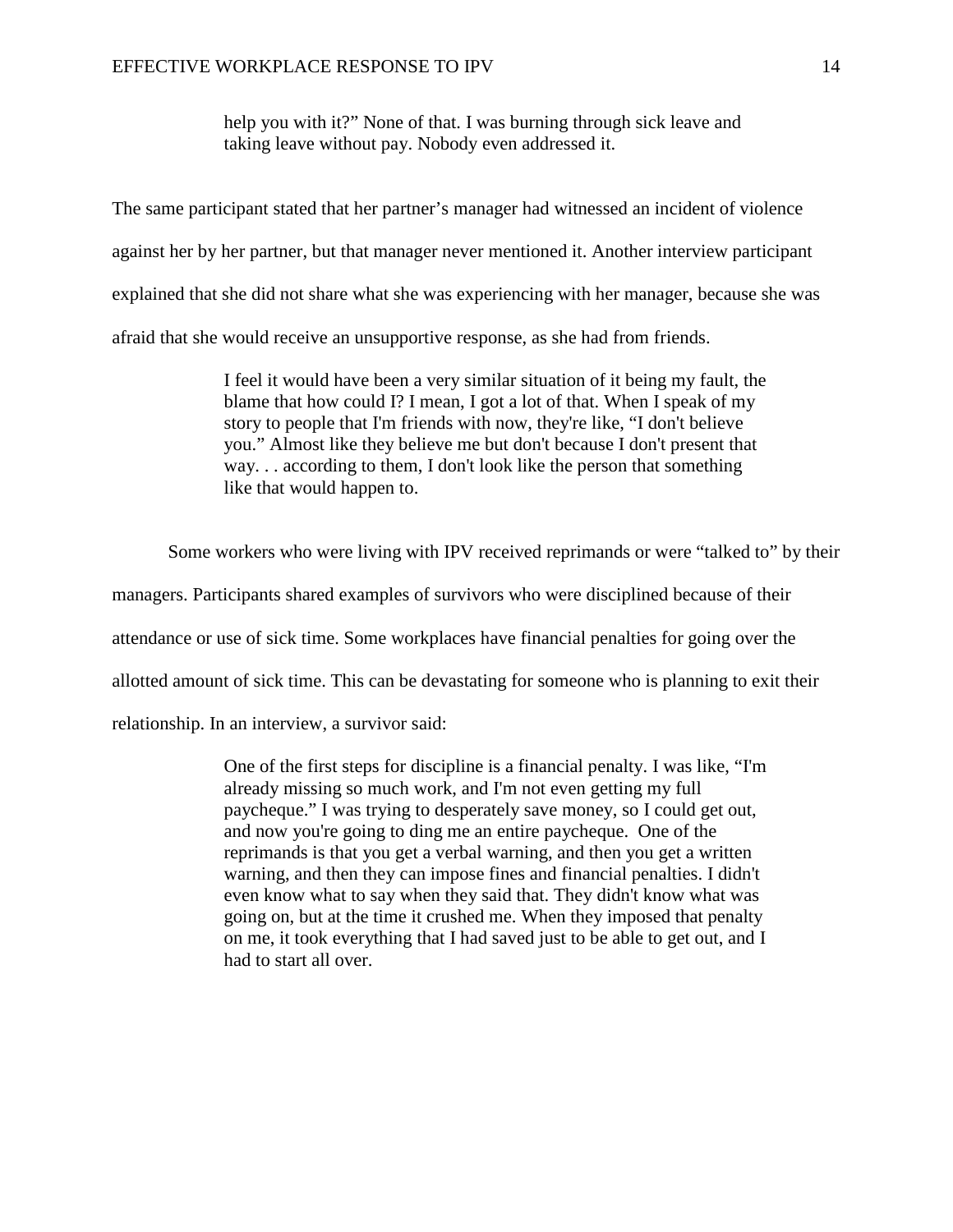In some cases, workers experiencing IPV were reprimanded for incidents related to the

violence. In others, they resigned or had their employment terminated. Stories of survivors of

IPV who "quit before they were fired" are common.

One worker spoke about a requirement put in her place by her employer that she have a

security guard escort her every time she entered and left the building—a decision made without

her input. She went on to say,

I don't know what IT and security ended up dealing with, but when those [emails] were sent there was also threats put in there about me as well. They contacted the police and kind of did something with the [police] about it. I wasn't part of that exactly. (Interviewer: You weren't part of that?) I wasn't privy to. . . No, I was told. . . that the Director of Security was speaking with the police about it and it would be reported. There was nothing that happened.

The importance of including survivors in, and giving them choices about, decisions regarding

their situation was emphasized by the research participants.

I just think there needs to be the understanding that what's disclosed [to others in the workplace] is kept confidential and that the employee has full knowledge of what's going on like who's doing what, and when, and why, and what the outcome of that is. I think because in situations like that, you feel like you have absolutely no control and that's one more thing . . . that you don't have control over.

It was made clear throughout the course of the research that it is absolutely necessary to listen to survivors and include them in safety planning. One focus group participant stated that, "I think you need to include them in that decision too because they ultimately know the perpetrator the best. They know what's going to set them off."

Participants also shared that it is important not to get frustrated if a coworker or employee who is experiencing IPV does not make decisions that others may want them to: "always leave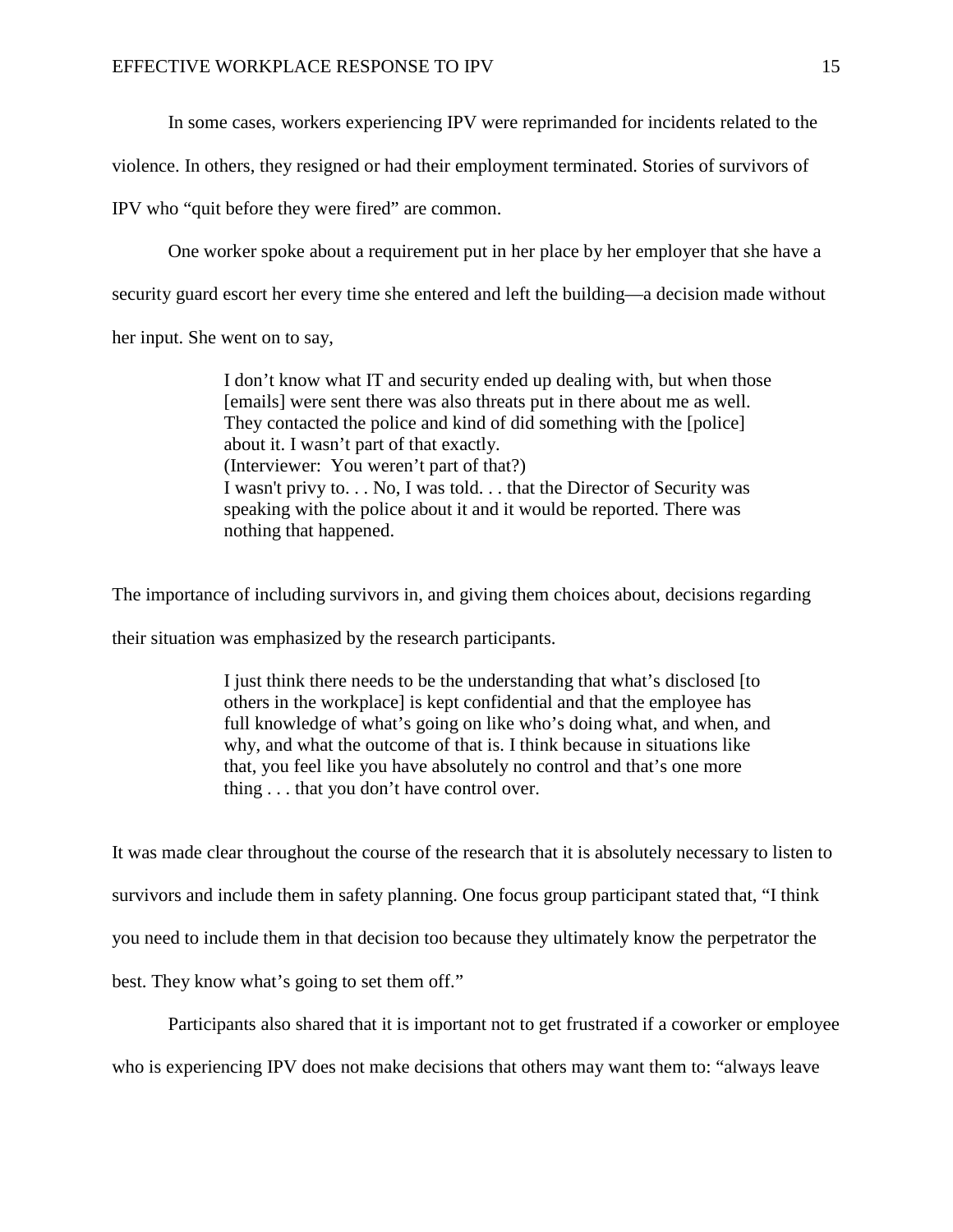that door open. Just because someone doesn't do what you said, or you thought they should do, leave that door open." Survivors shared experiences of times when those who tried to help became frustrated when they did not take the advice or action recommended: "some people did know some of the things that were happening, but because I didn't take the steps that they wanted me to at that time, then our relationship was done."

Throughout, participants stressed that disclosure does not necessarily mean a survivor is ready or planning to leave the relationship. There is a plethora of reasons why someone may stay in a relationship when IPV is occurring and every situation is unique. Survivors may choose to stay in the relationship for the time being so that they can save money and make plans to leave later or they may choose to stay because of children or because of love for the perpetrator. It is also known that the most dangerous time for a victim of IPV is when they leave the relationship (Dawson, 2017; Office of the Chief Coroner for Ontario, 2018) and the survivor may be afraid of further violence if they leave. Participants emphasized that it is "important to honor and respect where the worker is at... so they can make choices that are stronger choices in the future." Education on IPV can help coworkers to understand the dynamics of IPV, barriers to leaving, and the length of time and planning it can take to leave a violent relationship. Understanding this can help those who care provide support to a survivor while respecting that individual's decisions, thus preventing further isolation.

Workers appreciate managers who worked in collaboration with them, deciding together what supports and safety measures are needed. It is crucial that responses are confidential, flexible, and tailored to employees' needs. Union members also appreciate access to advocates who can work with them if they receive reprisals related to their experience of IPV.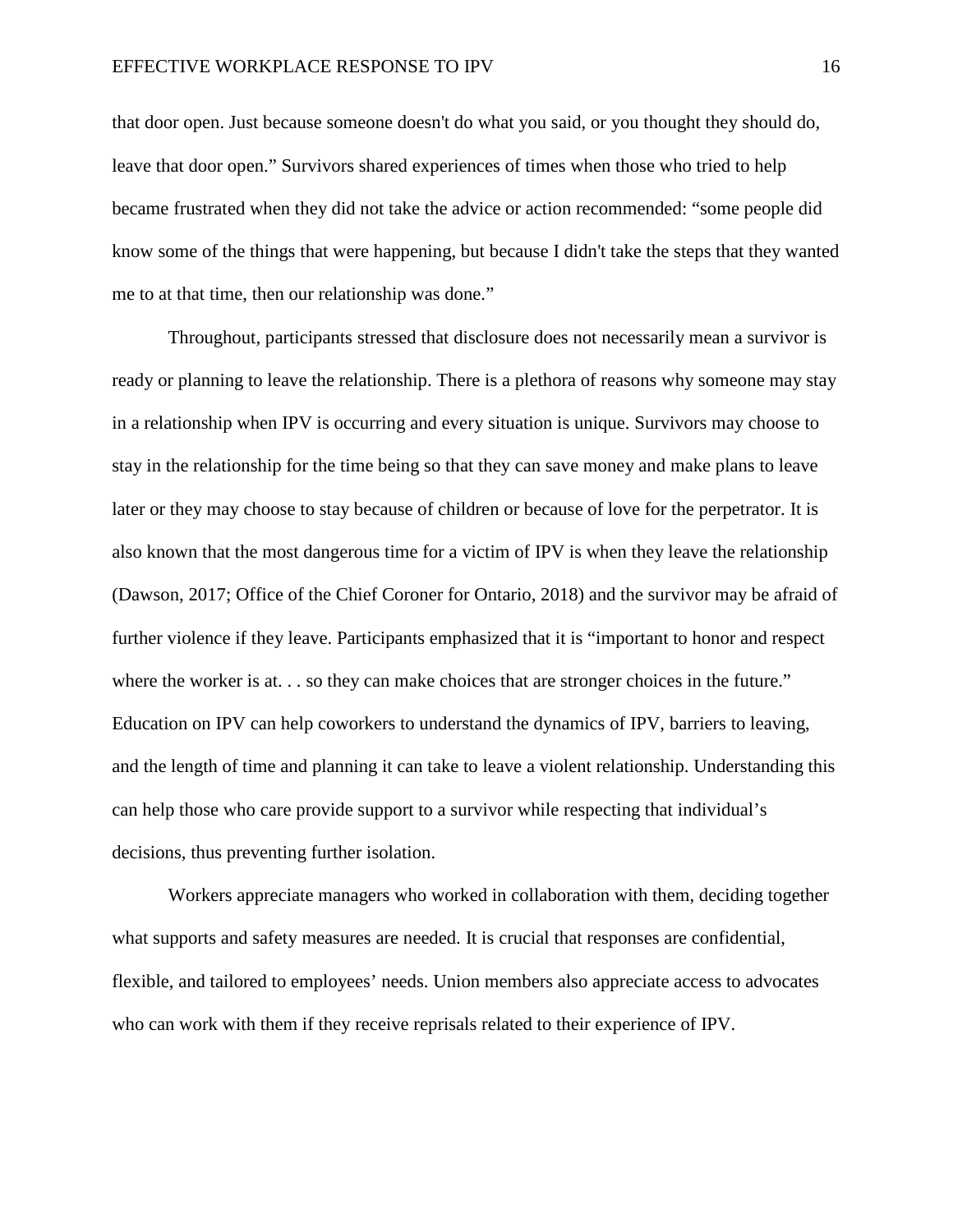Fitting with the theme of interventions in the workplace, participants also discussed the accessibility of support and resources. Survivors whose jobs provided them with access to Employee Assistance Programs (EAPs) or Employee Family Assistance Programs (EFAPs) reported gratitude for the program, with many stating that it would be unaffordable for them to pay out of pocket for counselling services. Some participants who had accessed EAP/EFAPs recalled long wait times before an initial appointment and of only being entitled to one session per month or a certain number of sessions in total. For participants in smaller cities or rural communities, the need to travel to receive counselling increased the difficulty of accessing services. For some, counselling had been helpful in providing much-needed information on IPV, offering support, and assistance with safety planning. Some participants felt that while the services offered were helpful, the availability of EAP/EFAPs created a sense of alleviating the responsibility of the employer to provide safety and support at work for employees who are experiencing IPV.

# *Organizational Intimate Partner Violence Policies*

The theme of *Organizational IPV Policies* included discussion of legislative options, as well as policy solutions for individual workplaces. The need for training on the dynamics of IPV and how to effectively respond was a prominent topic among participants.

During focus groups and interviews, participants were asked if they were aware if their workplace had policies on IPV, and if so, if they knew what the policies were. Two patterns emerged: first, policies do not exist or employees are not aware of policies—even when they have experienced the impacts of IPV at work. Second, workplaces have policies related to harassment or violence directed at employees from customers or the public, but not for violence from an intimate partner.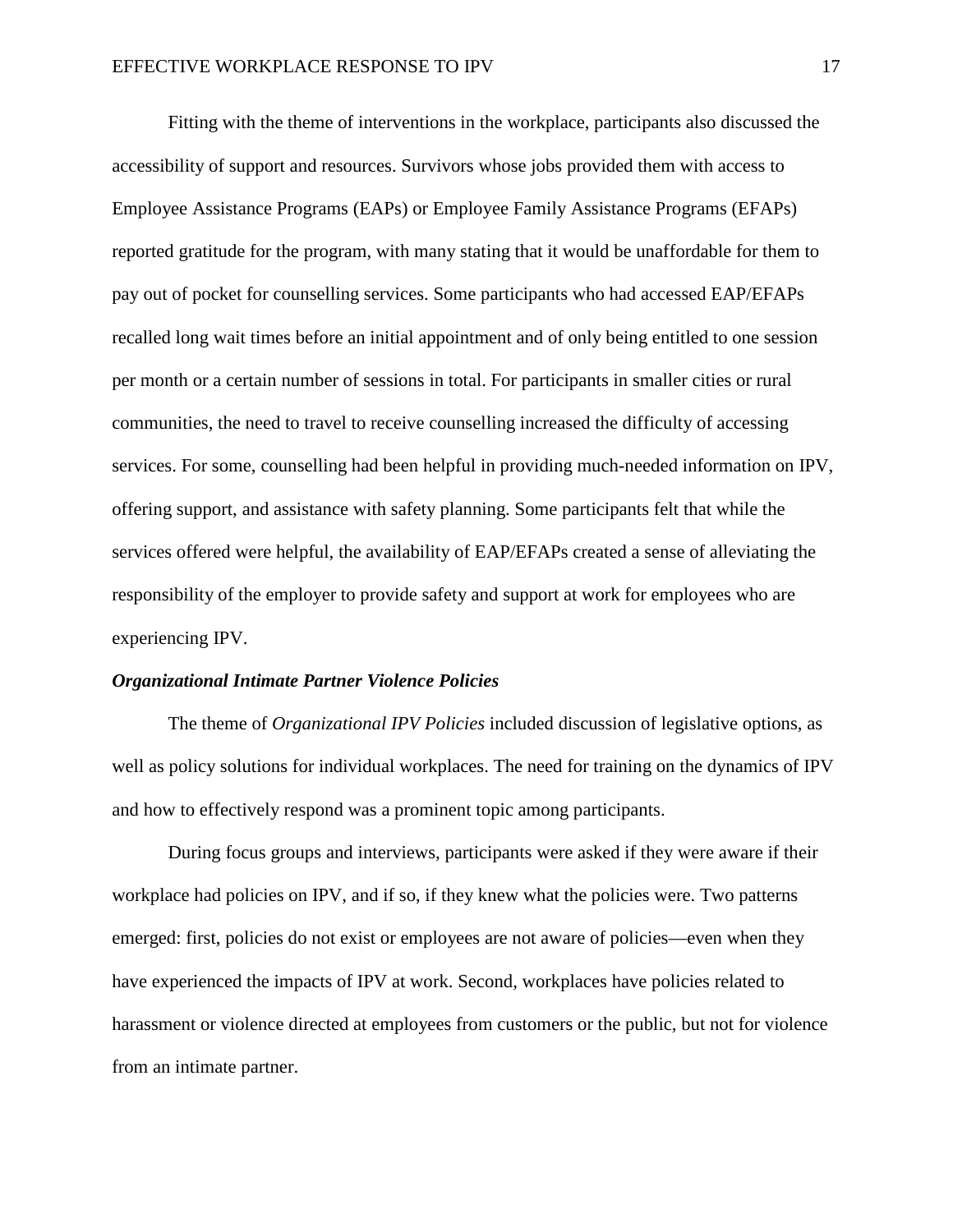The importance of legislation to protect the jobs of workers who are experiencing IPV was discussed by participants ("I think there needs to be legislation that says you won't get fired.") Further, participants emphasized that all workers deserve support and protection. While some workplaces have been proactive in putting policies in place, not all workplaces will choose to do so. Legislation ensures that all workers have access to the same protection.

Organizational policies are important for providing clear direction on roles and responsibilities of employers, managers, and workers (those experiencing IPV and their coworkers). Having this clear direction increases the confidence and willingness of those who recognize indicators of IPV to respond.

> What I can see is, when there are policies in place, it's easier to take the paper and say, "Okay, just so you know, this is our policy around [IPV]. In this workplace this is what we do." Whether it's a coworker, whether it's . . . myself, this is what I can expect. I think that starts to create some boundaries. It puts the topic out there for discussion. If it was mandatory to have policies in place, I would see it as a really positive thing, because of the awareness piece, the education piece, and the support piece, those three things.

Another theme that came up repeatedly during interviews and focus groups was the idea of leaves for workers who are experiencing IPV. At the time focus groups and interviews were conducted, legislation had recently been enacted in the neighbouring province of Manitoba, allowing workers experiencing IPV to take a leave from work. Participants mentioned this legislation and stressed the importance of being able to take time off of work for necessary appointments and to make arrangements related to exiting a relationship. It was a clear recommendation that IPV leaves and other provisions must be available "across the board" (through legislation) and not left to individual workplaces to implement. Participants also discussed the cyclical nature of IPV and the reality that many people who experience IPV return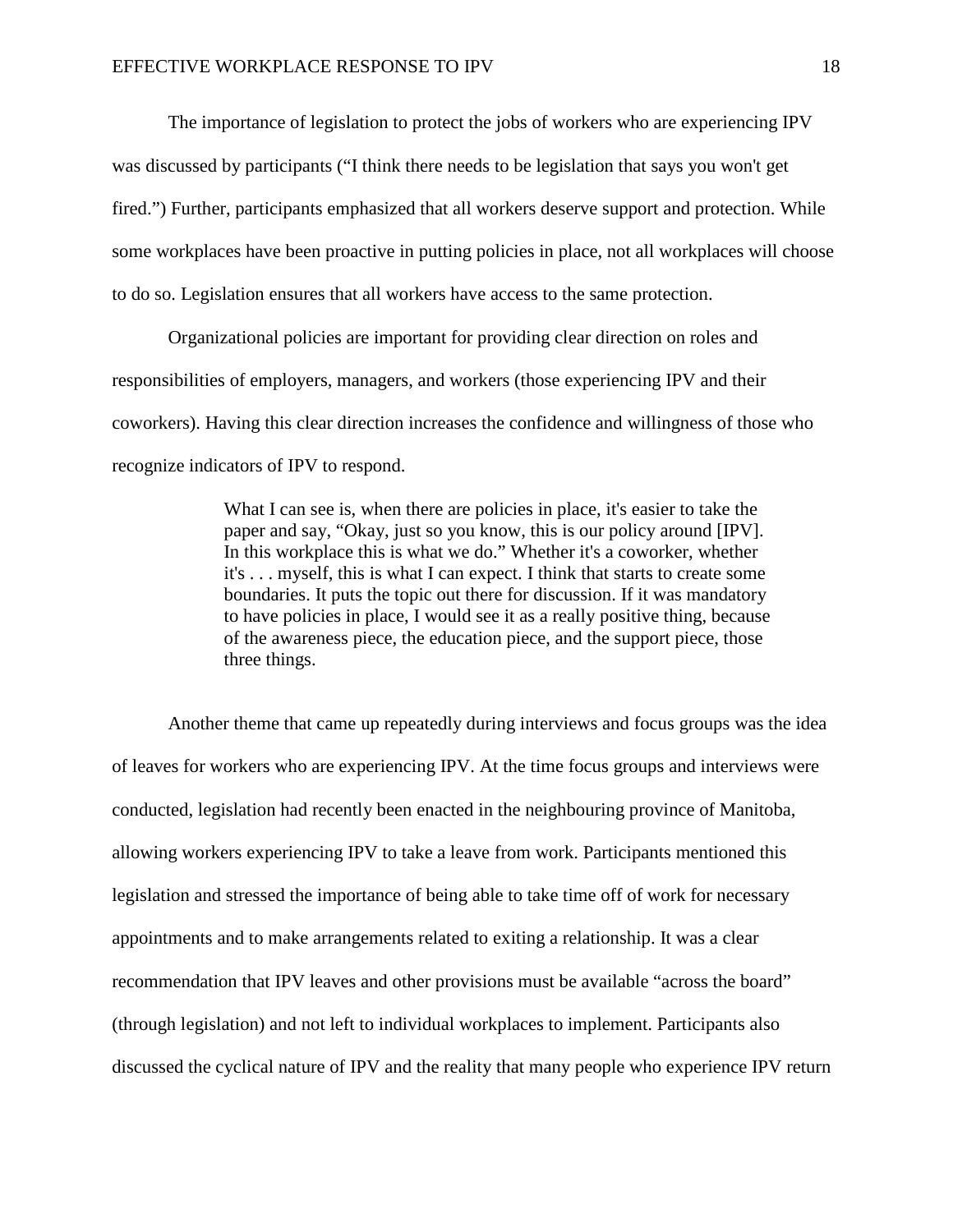to the relationship or make multiple attempts to leave. They expressed concern that a leave should not be a one-time offering and stressed that dealing with disruptions to one's life caused by IPV can be a lengthy process. It was suggested that leaves need not be restricted to victims of violence—accessing a leave or time off from work could also allow an individual who is perpetrating IPV to access counselling and treatment.

In addition to the recommendation that protection from job loss, leaves, and other accommodations to protect and support victims should be legislated and therefore provided to all workers, was the recommendation that all workers should have access to counselling and support. Concern was expressed that while some workers have access to EAP/EFAPs and benefit plans that include counselling, many workers in part-time and low-paid jobs do not have the same access to support. Domestic violence shelters and counselling agencies offer support at no cost, but these agencies are not present in every community. It is necessary to ensure that victims of IPV can access support no matter where they live.

Ideas of specific workplace precautions were also mentioned during focus groups and interviews. It was clear that it is difficult to avoid stalking and harassment in the workplace if the place of business has a public area. Safety planning looks very different in an office setting with a reception area versus a publicly accessible space, such as a restaurant, bank, or store. Adjustments to keep a worker safe also vary depending on their role within the organization. Safety can be increased for workers who are experiencing violence or threats by making adjustments tailored to the type of workplace, such as moving the employee's desk to a back area (so that the partner cannot access them without going through reception or passing a manager's desk), moving their workspace away from a window, installing a panic button, and ensuring that reception or security personnel are aware of protocols.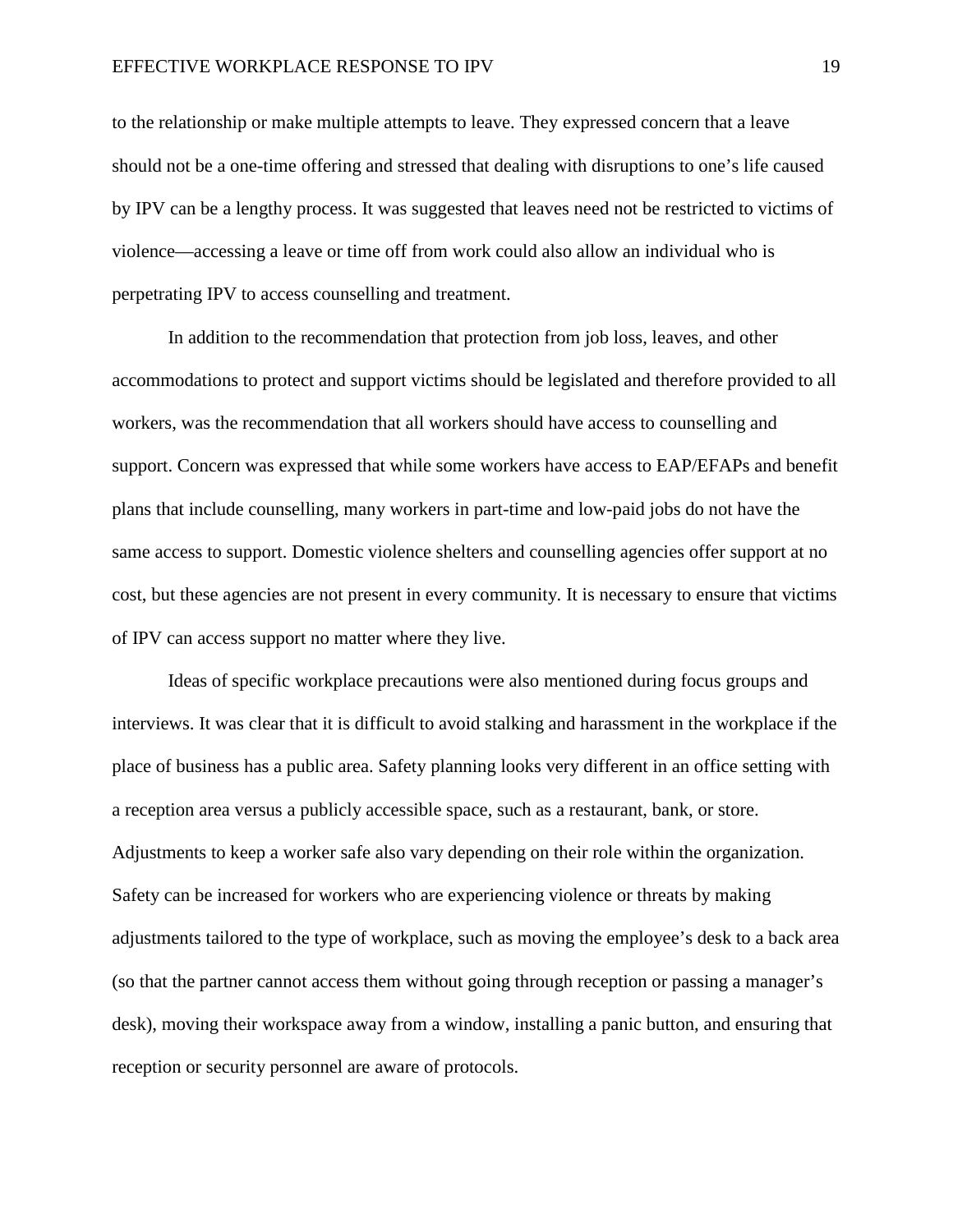Participants shared accommodations that they had found helpful, such as: switching work locations to work out of another facility; being escorted between the parking lot and the building; utilizing leaves (such as family leave or pressing necessity leave) that are not specifically intended for IPV; flexible work time; adjusting workplace procedures, such as routing calls through reception so that the worker could avoid harassment and disruption during the workday; allowing time off for moving and appointments; and tailoring protocols used for threats from clients or public to enhance safety and maintain confidentiality in situations of IPV. It is important to note that strategies to increase safety were not always easy or fair for survivors (such as changing their duties or location of work).

Another important topic was the unique situation of those working in helping professions (including domestic violence shelter, counselling agency, and healthcare staff), who felt a great deal of shame when they experienced IPV. These participants felt they "should have known better" or that it would reflect negatively on their ability to do their job. Some workers feel that they should be able to deal with what they are experiencing on their own because they have the knowledge and training to support others. For some of these workers, confidentiality was an additional concern when having to seek assistance from others with a similar role, who they may know professionally. Those working in the helping professions, especially those in the domestic violence field, expressed the awkwardness of addressing the situation with colleagues who they suspected were experiencing IPV. One shared, "Would we know how to do it with a coworker? . . . Yeah, so then you feel stupid saying anything that you might say to a client, because you're thinking, 'Well, they already know this.'" The challenges faced by helping professionals further underline what we already know—that IPV can impact people of all socioeconomic backgrounds, education levels, and in all types of workplaces. Stigma around IPV exists for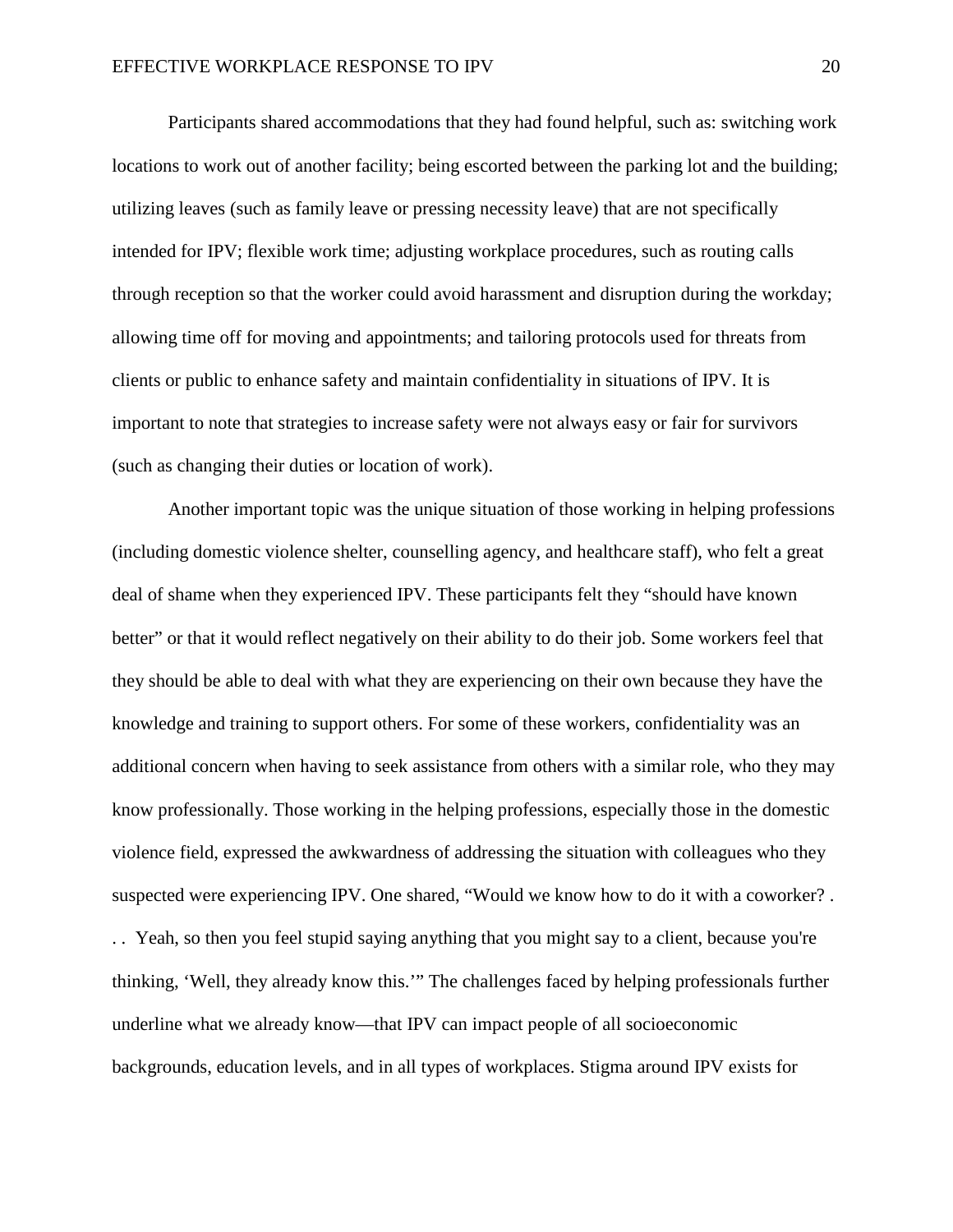nearly everyone who experiences it, though profession and education can intersect for some professionals to create additional challenges to disclosing or accessing assistance. In turn, barriers to talking about IPV exist in fields where there is little awareness of IPV.

The importance of IPV training in workplaces was a salient topic among participants, who discussed the need to increase awareness about IPV and change workplace culture. Participants expressed that providing leaves and other workplace accommodations would not be effective unless coupled with training about IPV. Provisions cannot be fully implemented and survivors cannot effectively access them if there is not an understanding within their workplace of the issue of IPV.

Resoundingly, participants felt that training is important for all workers. One participant summed it up as, "I think it's about educating managers, and staff, and unions about the issue. . . It's a sort of a three-part responsibility." Another added that, "I'm pretty sure the management team there would be willing to have some time allocated to this specific issue. . . because they do see the impact on productivity, on sick time. They do see it and that it's all linked." Participants agreed that managers or others within workplaces should not be expected to be experts on IPV, but that they have a responsibility to offer a supportive response and connect victims to resources that can help. As workers who are experiencing IPV are most likely to disclose to their coworkers, focus group respondents shared that it is important for all workers to have basic information regarding how to respond effectively if they recognize indicators of IPV or a coworker discloses to them.

Some participants felt that colleagues may lack empathy for survivors due to a lack of awareness about IPV, again something that can be amended by training in the workplace.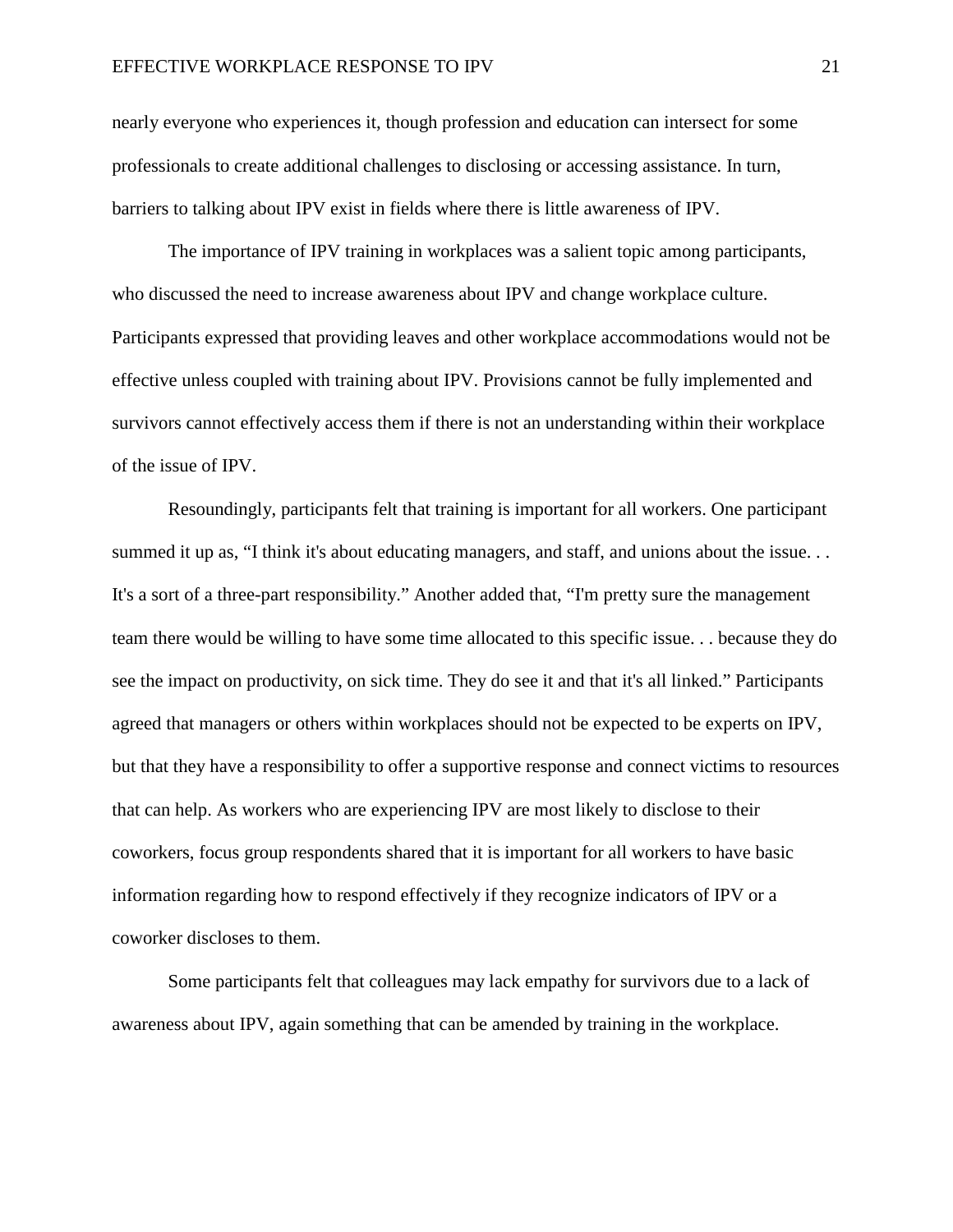Participants felt that workplace culture needs to change to assist people experiencing violence to feel comfortable coming forward.

# **Discussion**

The current study is one of a small number of qualitative studies to explore the impact of IPV on the workplace. Twenty-seven focus group and interview participants (survivors of IPV, workers, managers, union employees, and human resources professionals) shared insight into the impact of IPV in the workplace, highlighted the importance of training and interventions, and offered suggestions for policy and legislative solutions to lessen the impact of IPV in the workplace.

The findings of the present study are consistent with the literature, which state that IPV has a significant impact on survivors and their workplaces (Katula, 2009; Laharnar et al., 2015; McFerran, 2011; Swanberg & Logan, 2005; Swanberg, et al., 2006; Wathen et al., 2014, Wathen et al., 2015; Wettersten et al., 2004). The findings the present research demonstrate the need for increased public awareness about IPV. Workplaces are an ideal mechanism for providing a basic level of information about IPV to a significant proportion of the population. Individuals who are experiencing IPV are not likely to reach out for help or support if they do not have information on IPV and thus, do not recognize their own relationship as abusive. For workers impacted by IPV, it may not be safe to access information from home, so providing information about IPV and where to get help to employees in their workplaces can have a significant impact on safety. Survivors are also unlikely to reach out if they are unsure how their disclosure will be received by others in their workplace. Likewise, managers and coworkers require information on IPV to ensure that they are able to provide an appropriate and effective response. Consistent with the findings of Glass et al., (2016), Katula (2009), and Laharnar et al. (2015), workplace training is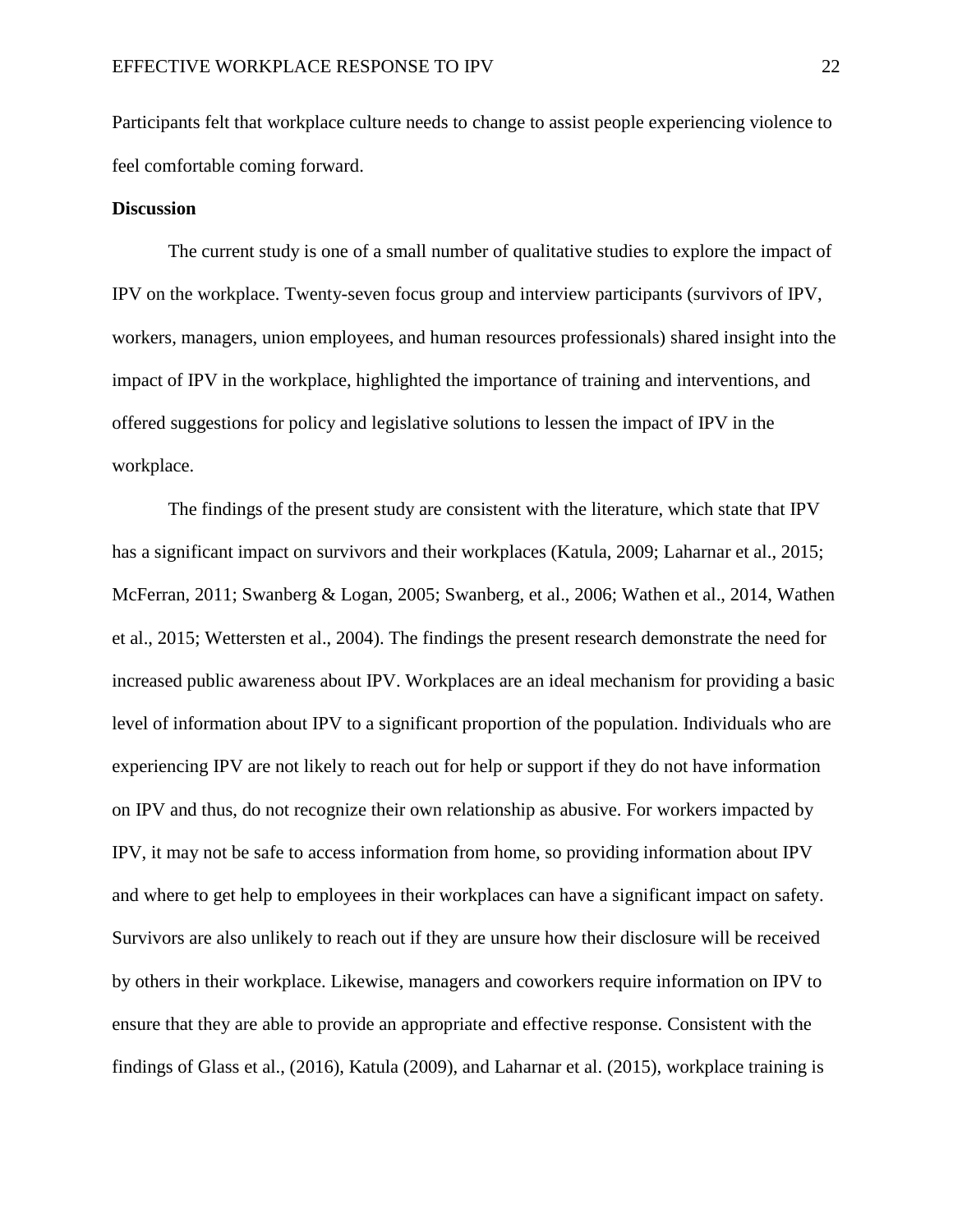needed to provide education on the dynamics of IPV, how to provide an effective response, and the referral agencies that are available.

Most workplaces do not have policies specific to IPV and in the cases where policies may exist, workers are not aware of them. This highlights the importance not only for the implementation of policies and procedures to support workers impacted by IPV but for promotion of awareness of these policies within the workplace. Further, participants stressed the need for legislation that ensures that all workers have access to the same protection and support.

### **Recommendations**

The results of the present research make it clear that survivors of IPV are impacted in their workplaces in numerous ways. There are many steps that workplaces can take to support employees who experience IPV and improve workplace safety, functionality, and productivity. Organizations can create a cultivate a culture that is supportive of workers who have been impacted by IPV through training, policy, and information disseminated in the workplace. Demonstrated buy-in from leadership is necessary for instigating a culture shift.

Everyone in the workplace must have access to information about IPV and locally available supports. Information on how to recognize IPV, how to respond, referral sources, and information on the workplace's policy should be available in all workplaces, to be easily accessed by workers who are experiencing IPV as well as coworkers and managers. Any employee who is affected by violence (survivors, perpetrators, or coworkers) should be able to access information and support at work.

Extant research on this topic (Reeves & O'Reilly-Kelly, 2009; Swanberg, et al., 2006; Wathen et al., 2014) shows that those who are experiencing IPV are likely to confide in coworkers. This further illustrates that all workers must have access to a basic level of training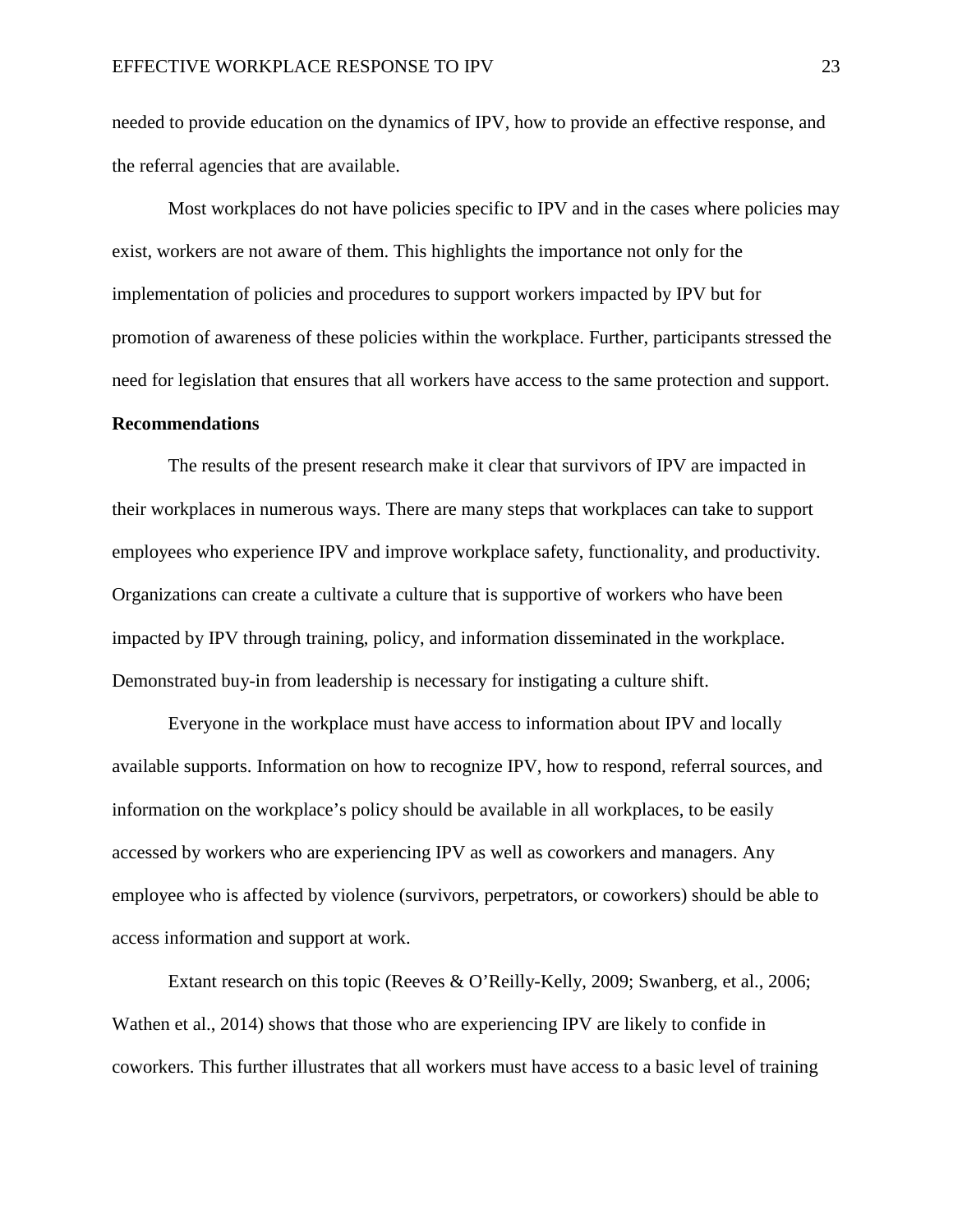and information. Mandatory training may include more intensive training for managers, human resource staff, and other designated staff with a minimum level of training (such as a two-hour training session) required for all team members, with training repeated on an annual basis.

All workplaces should have a policy explaining what accommodations and supports are available to staff members who are experiencing IPV, posted along with other human resource policies and easily accessible to staff. Employees must be assured that coming forward about their experience of IPV will not result in negative repercussions at work. Employees who are experiencing IPV should be protected from job loss as a result of their victimization.

Accommodations must be made for survivors who need to access services related to IPV during their scheduled work time. This may include court appearances, appointments with lawyers, medical appointments, counselling, and appointments related to their children. For some workplaces, this is simply a matter of allowing the individual flexible work time or time off during the day, where in others (such as front-line or customer service positions) it may be necessary for the employer to bring in extra staff coverage to backfill time that the employee is away. Workplaces can also assist survivors of IPV by ensuring that a sufficient amount of counselling is covered by employee health benefit programs.

Organizations must work with individual survivors to develop and implement a workplace safety plan. The survivor must be consulted on all decisions concerning their safety plan. As stated by participants in the present study, survivors are in the best position to judge what will keep them safe from their partner's violence. Taking control and decision-making power away from survivors in their workplace reinforces the impact of the abuse and does not empower them to make choices to keep themselves safer in the future. Other research on this topic (Perrin, Yragui, Hanson, & Glass, 2011; Yragui, Mankowski, Perrin, & Glass, 2012)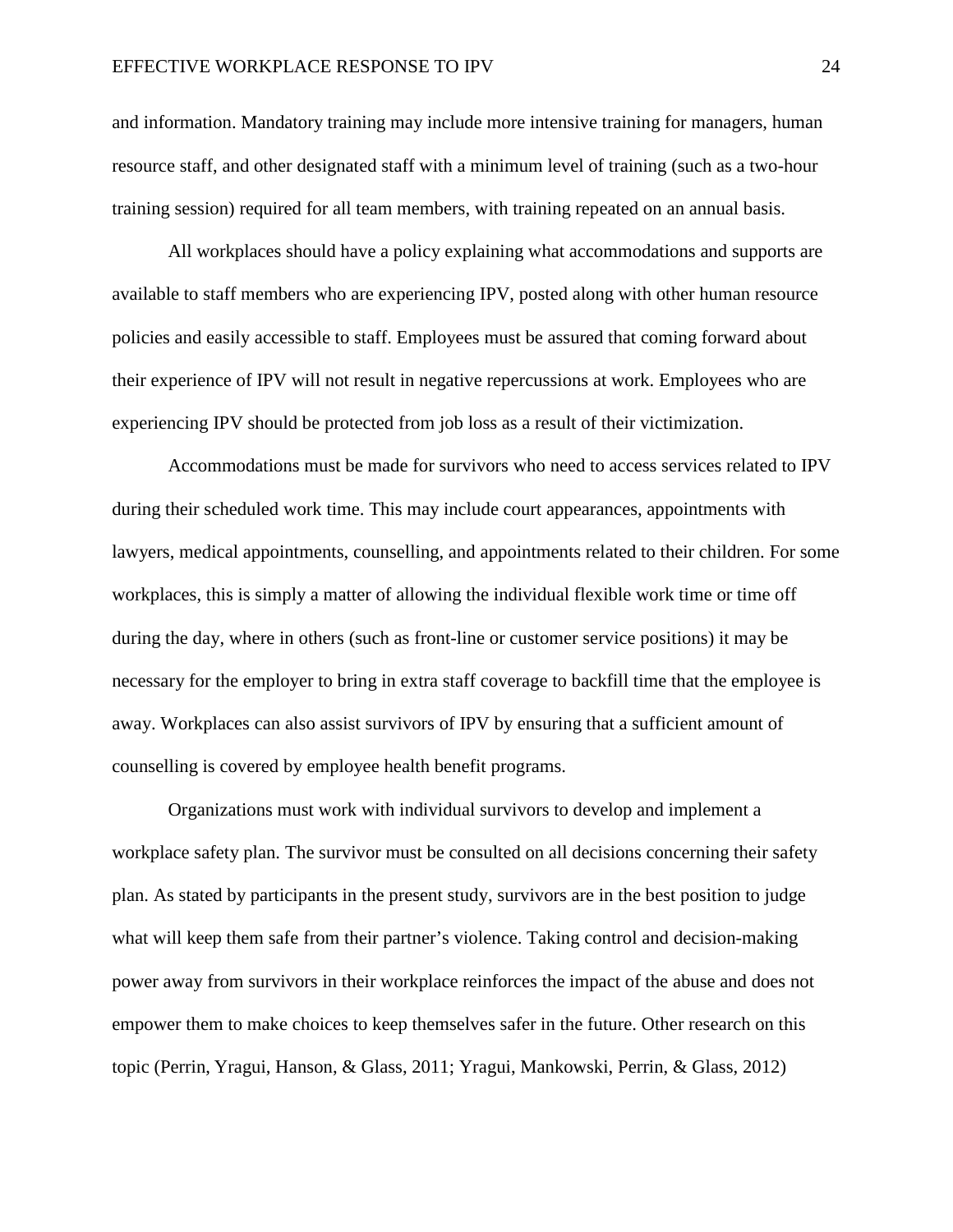illustrates that workers who are experiencing IPV desire varying levels of support from their workplaces, related to what stage of change they are currently undergoing and the current status of their relationship (for example: whether they are still together, planning to separate, recently separated). This further illustrates the need for management to take their direction from survivors.

Managers, security teams, and others should periodically review workplace security measures (for example: who can access office areas, if employees need a keycard or passcode to enter restricted areas, or how employee information is provided to callers over the telephone). It is also prudent to design a protocol for securing the building and calling police when needed and ensure that all staff are trained in the protocol.

Regarding employees who are using violence, workplaces could require perpetrators of IPV to participate in a treatment program as a condition of continued employment. Accommodations should be made to allow perpetrators to arrange their work schedule to allow for participation in IPV treatment (batterer intervention) programs. It should be made clear in policy that disciplinary action can be taken against employees who use workplace resources and work time to stalk, harass, or abuse their current or former partners. Knowing that unemployment is a risk factor for IPV and homicide (Office of the Chief Coroner for Ontario, 2018), supporting employees who use violence to maintain their employment while accessing treatment, when it is safe to do so, could positively impact the safety of these individuals' families.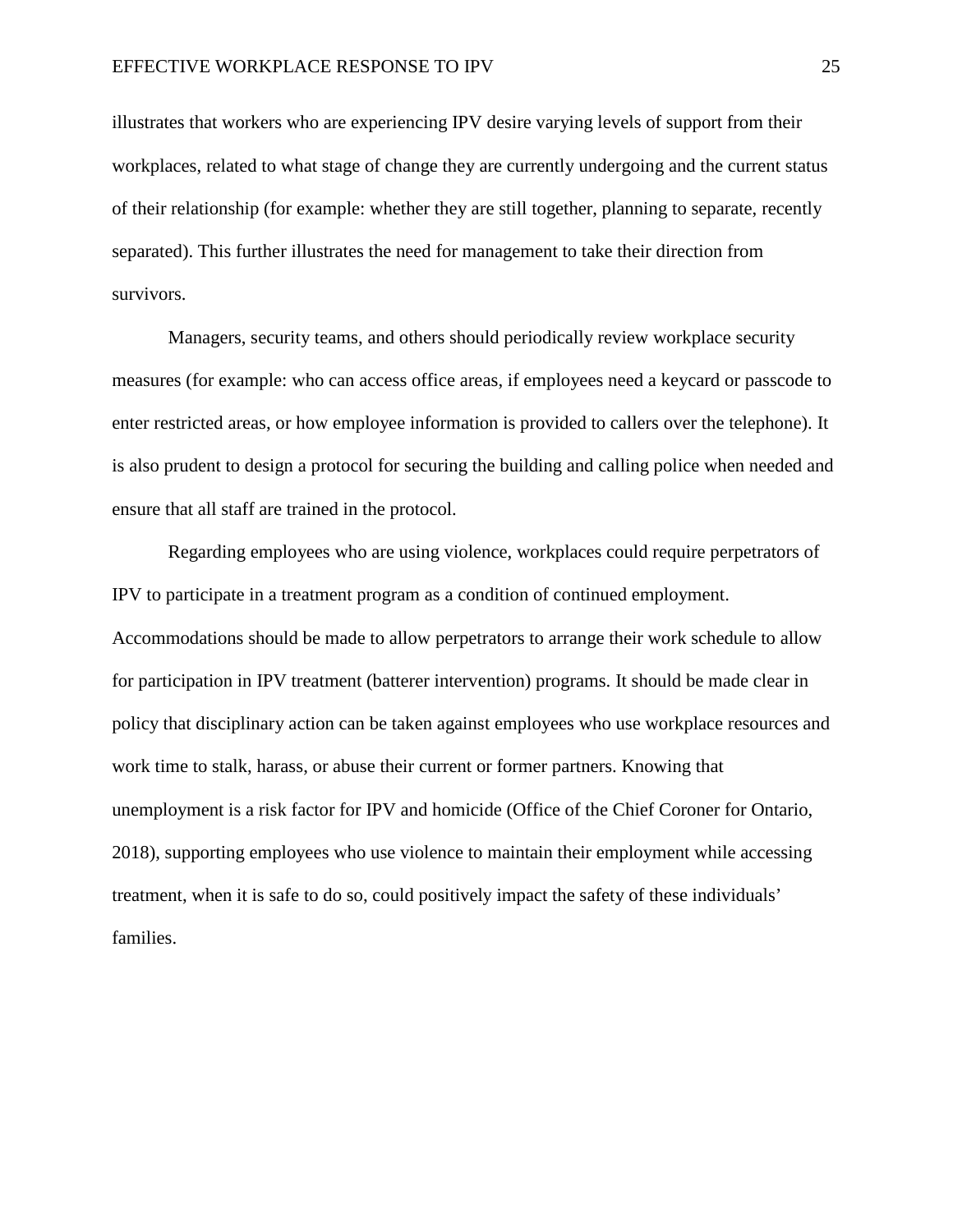# **Future Directions for Research**

This qualitative study adds to the relatively small body of research on the workplace impact of IPV, provides further insight into the various ways that IPV impacts survivors at work, and offers recommendations for improving the workplace response to IPV.

Since collection of the present data, many Canadian jurisdictions (including Saskatchewan, where the research was conducted), legislated workplace leaves for people impacted by IPV. In addition, training on the workplace impact of IPV and how to respond has been provided to many organizations in Saskatchewan. Similar training is taking place in other provinces and awareness of the issue continues to increase. Future research on this topic, in Saskatchewan and in other jurisdictions, should investigate if and how access to leaves from work are assisting employees who are impacted by violence and if increased awareness of the issue has led to improved workplace responses to IPV.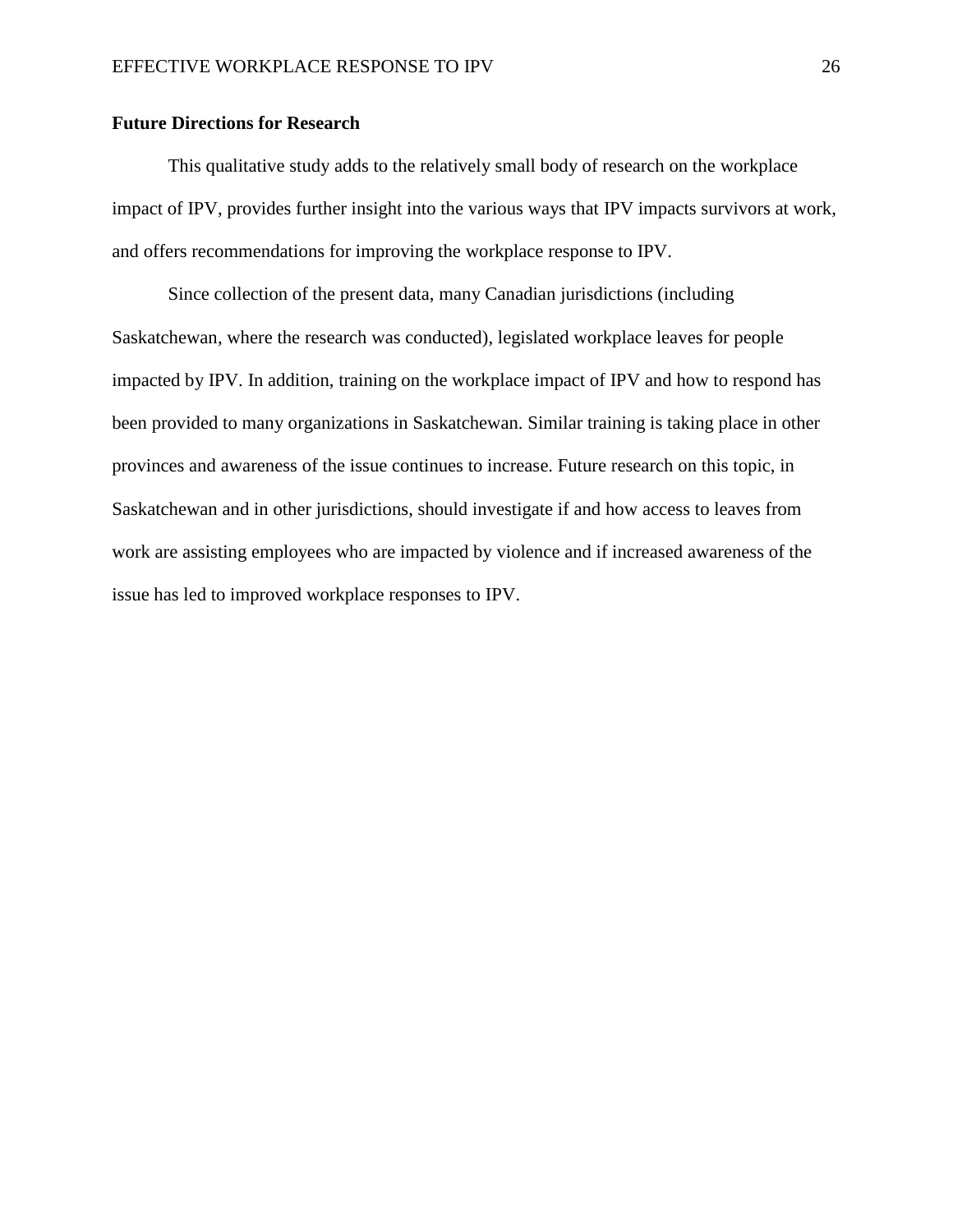# **References**

- Ararat, M., Alkan, S., Bayazit, M., Yüksel, A., & Budan, P. (2014). *Domestic Violence Against White-Collar Working Women in Turkey: A Call for Business Action.* Sabanci University. Retrieved from http://research.sabanciuniv.edu/25972/1/BADV\_Report.pdf
- Auerbach, C., & Silverstein, L. B. (2003). *Qualitative data: An introduction to coding and analysis*. NYU press.
- Burczycka, M. (2016). Section 1: Trends in self-reported spousal violence in Canada, 2014. In *Family violence in Canada: A statistical profile, 2014*. Statistics Canada Catalogue no. 85-002-X. Ottawa, ON: Statistics Canada.
- Burczycka, M. (2018). Section 2: Police-reported intimate partner violence in Canada, 2017. In *Family violence in Canada: A statistical profile, 2017.* Statistics Canada Catalogue no. 85-002-X. Ottawa, ON: Statistics Canada.
- CBC News (2012). Starbucks' hero motivates violence prevention toolkit. *CBC News.* Retrieved from https://www.cbc.ca/news/canada/british-columbia/starbucks-hero-motivatesviolence-prevention-toolkit-1.1287973
- Dawson, M. (Ed.). (2017). *Domestic homicides and death reviews: An international perspective.* Palgrave MacMillan.

Dawson, M., Sutton, D., Jaffe, P., Straatman, A., Poon, J., Gosse, M., . . . & Sandu, G. (2018). *One is too many: Trends and Patterns in Domestic Homicides in Canada 2010- 2015.* Canadian Domestic Homicide Prevention Initiative with Vulnerable Populations. Retrieved from http://cdhpi.ca/sites/cdhpi.ca/files/CDHPI-REPORT2018v2.pdf

Glass, N., Hanson, G. C., Laharnar, N., Anger, W. K., & Perrin, N. (2016). Interactive training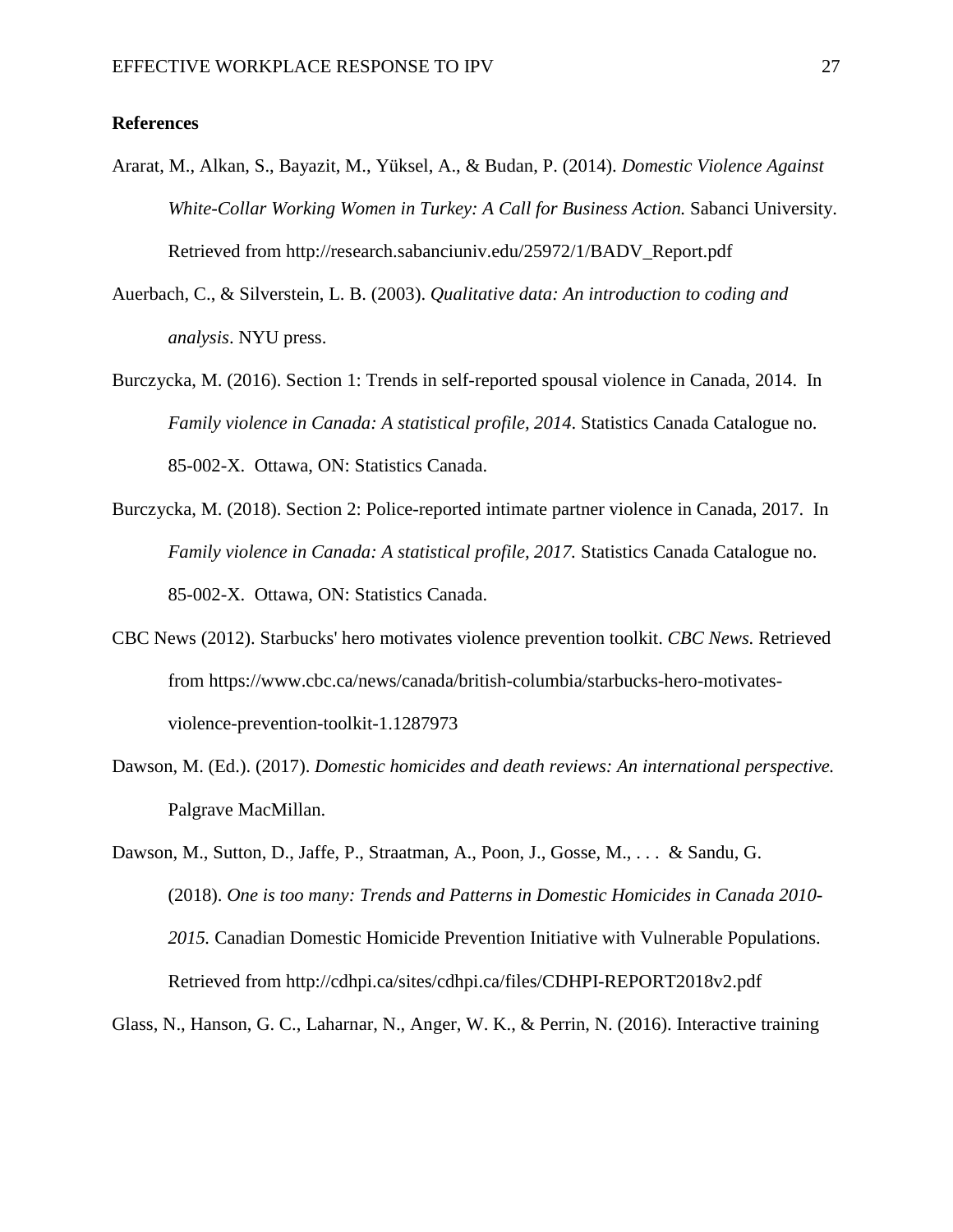improves workplace climate, knowledge, and support towards domestic violence.

*American journal of industrial medicine, 59*(7), 538-548.

Jeltsen, M. (2017, April 11). The Latest San Bernardino shooting reveals a far more common form of terror. *The Huffington Post.* Retrieved from [http://www.huffingtonpost.ca/entry/san-bernardino-domestic-violence](http://www.huffingtonpost.ca/entry/san-bernardino-domestic-violence-terror_us_58ed2046e4b0c89f91222524)[terror\\_us\\_58ed2046e4b0c89f91222524](http://www.huffingtonpost.ca/entry/san-bernardino-domestic-violence-terror_us_58ed2046e4b0c89f91222524)

- Katula, S. (2009). *Intimate partner violence among employed women: Workplace experiences and perceptions of safety* [Doctoral dissertation]. University of Illinois.
- Laharnar, N., Perrin, N., Hanson, G., Anger, W. K., & Glass, N. (2015). Workplace domestic violence leave laws: Implementation, use, implications. *International Journal of Workplace Health Management, 8*(2), 109–128.
- Lee, J., & Trauth, D. (2009). *Domestic violence assaults in the workplace study*. Peace at Work. Retrieved from [http://peaceatwork.org/Peace@Work\\_DV-Workplace-Assaults\\_09.pdf](http://peaceatwork.org/Peace@Work_DV-Workplace-Assaults_09.pdf)
- Logan, T. K., Shannon, L., Cole, J., & Swanberg, J. (2007). Partner stalking and implications for women's employment. *Journal of Interpersonal Violence, 22*(3), 268-291.
- Mankowski, E. S., Galvez, G., Perrin, N. A., Hanson, G. C., & Glass, N. (2013). Patterns of work-related intimate partner violence and job performance among abusive men. *Journal of Interpersonal Violence, 28*(15), 3041-3058.

McFerran, L. (2011). *Safe at Home, Safe at Work? National Domestic Violence and the Workplace Survey*. Australian Domestic and Family Violence Clearinghouse. Retrieved from

https://www.arts.unsw.edu.au/sites/default/files/documents/National\_Domestic\_Violence \_and\_the\_Workplace\_Survey\_2011\_Full\_Report.pdf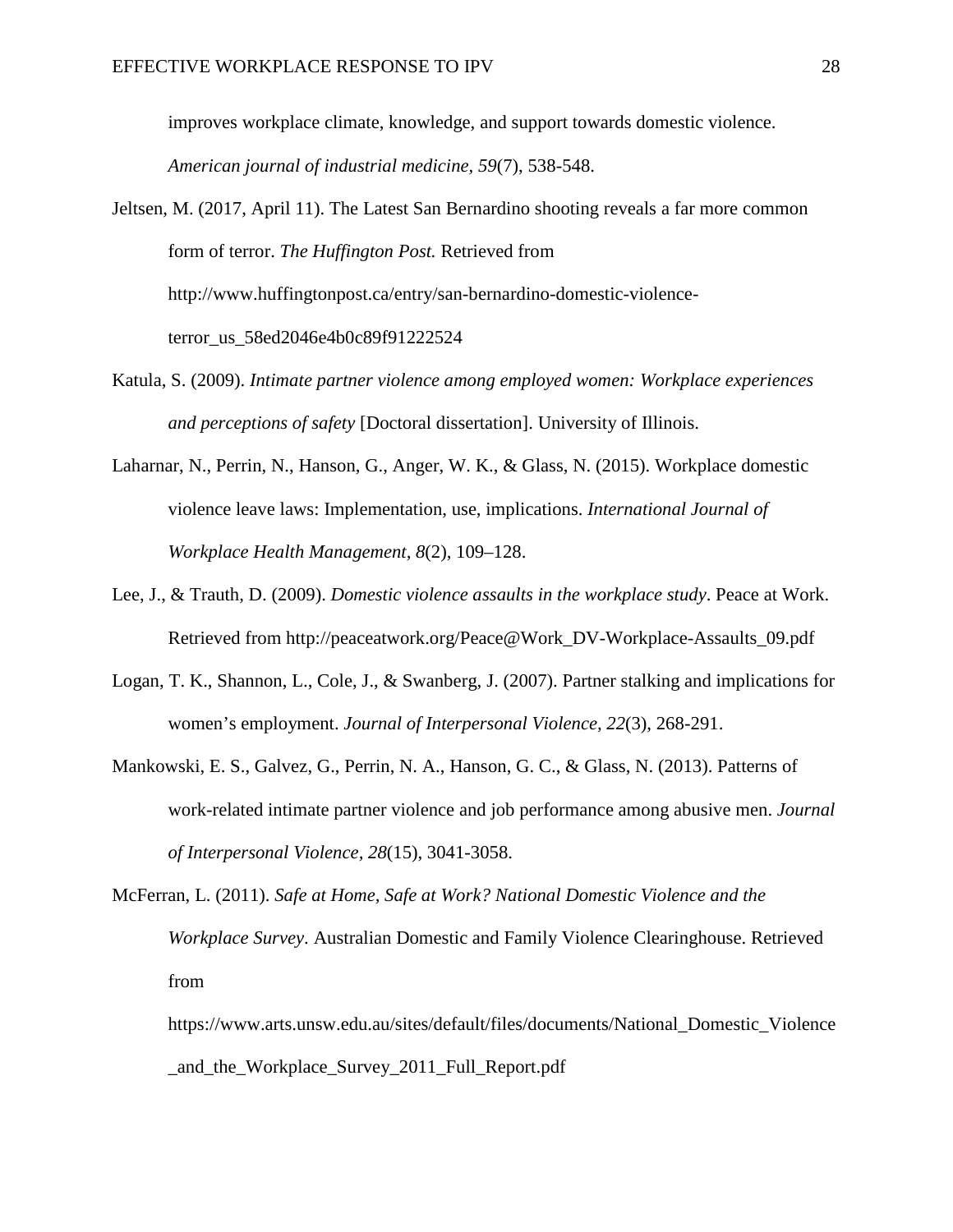Office of the Chief Coroner for Ontario. (2018, November). *Domestic Violence Death Review Committee 2017Annual Report.* Toronto, ON: Retrieved from https://www.mcscs.jus.gov.on.ca/english/Deathinvestigations/OfficeChiefCoroner/Public ationsandreports/DVDRC2017.html

- O'Leary-Kelly, A., Lean, E., Reeves, C., & Randel, J. (2008). Coming into the light: Intimate partner violence and its effects at work. *The Academy of Management Perspectives, 22*(2), 57-72.
- Perrin, N. A., Yragui, N. L., Hanson, G. C., & Glass, N. (2011). Patterns of workplace supervisor support desired by abused women. *Journal of Interpersonal Violence, 26*(11), 2264-2284.
- Rayner-Thomas, M. M. (2013). *The impacts of domestic violence on workers and the workplace* [Master's thesis]. University of Auckland.
- Reeves, C. & O'Leary-Kelly, A. (2009). *Study of the Effects of Intimate Partner Violence on the Workplace*. U.S. Department of Justice. Retrieved from https://www.ncjrs.gov/pdffiles1/nij/grants/227266.pdf
- Rocha, V., Winton, R., Esquivel, P., & Nelson, L. J. (2017, April 10). Boy, 8, and teacher slain in San Bernardino school shooting; gunman kills himself. *Los Angeles Times*. Retrieved from [http://www.latimes.com/local/lanow/la-me-ln-shooting-san-bernardino-north](http://www.latimes.com/local/lanow/la-me-ln-shooting-san-bernardino-north-folk20170410-story.html)[folk20170410-story.html](http://www.latimes.com/local/lanow/la-me-ln-shooting-san-bernardino-north-folk20170410-story.html)

Schmidt, M. C., & Barnett, A. (2012). *Effects of Domestic Violence on the Workplace: A Vermont Survey of Male Offenders Enrolled in Batterer Intervention Programs.* Vermont Council on Domestic Violence. Retrieved from https://www.uvm.edu/sites/default/files/media/VTDV\_WorkplaceStudy2012.pdf

Scott, K. L., Lim, D. B., Kelly, T., Holmes, M., MacQuarrie, B. J., Wathen, C. N., MacGregor, J.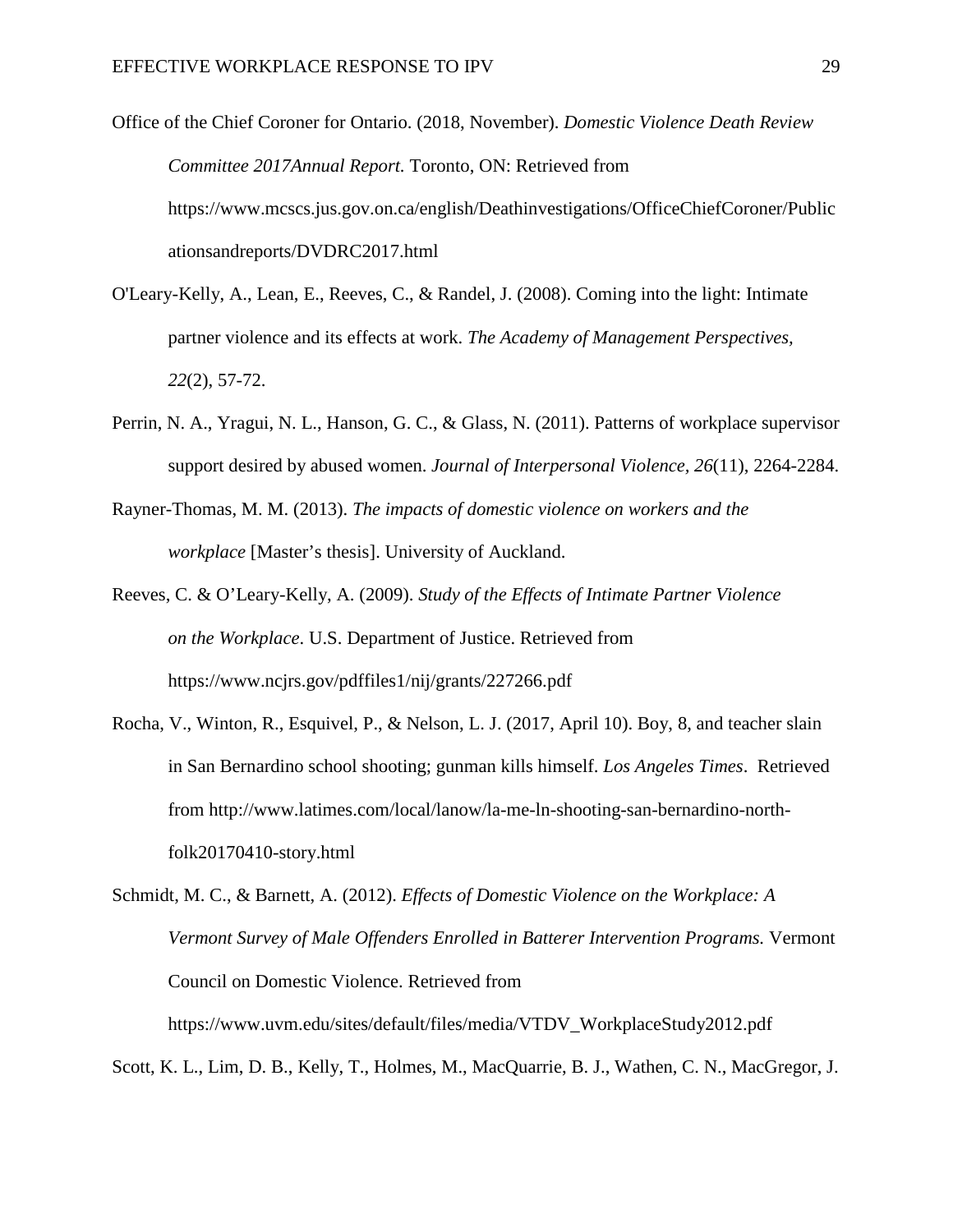C. D. (2017). *Domestic Violence at the Workplace: Investigating the Impact of Domestic Violence Perpetration on Workers and Workplaces*. Toronto, ON: University of Toronto. Retrieved from http://dvatworknet.org/sites/dvatworknet.org/files/PAR\_Partner\_report-Oct-23-2017dl.pdf

- Swanberg, J. E., & Logan, T. K. (2005). Domestic violence and employment: a qualitative study. *Journal of Occupational Health Psychology, 1*0(1), 3- 17.
- Swanberg, J. E., Macke, C., & Logan, T. K. (2006). Intimate partner violence, women, and work: Coping on the job. *Violence and Victims, 21*(5), 561- 578.
- Trades Union Congress (TUC) (2014). *Domestic Violence and the workplace - A TUC Survey Report.* TUC: London, England. Retrieved from [https://www.tuc.org.uk/sites/default/files/Domestic\\_Violence\\_And\\_The\\_Workplace\\_0.pd](https://www.tuc.org.uk/sites/default/files/Domestic_Violence_And_The_Workplace_0.pdf) [f](https://www.tuc.org.uk/sites/default/files/Domestic_Violence_And_The_Workplace_0.pdf)
- U.S. Bureau of Labor Statistics (2016). *Fatal occupational injuries in 2014 - chart package.*  Retrieved from https://www.bls.gov/iif/oshwc/cfoi/cfch0013.pdf
- Wathen, C. N., MacGregor, J. C., & MacQuarrie, B. J. (2015). The impact of domestic violence in the workplace: results from a pan-Canadian survey. *Journal of Occupational and Environmental Medicine, 57*(7), 65-71.

Wathen, C. N., MacGregor, J. C. D., MacQuarrie, B. J. with the Canadian Labour Congress. (2014). *Can Work Be Safe, When Home Isn't? Initial Findings of a Pan-Canadian Survey on Domestic Violence and the Workplace.* London, ON: Centre for Research & Education on Violence Against Women and Children. Retrieved from http://makeitourbusiness.ca/sites/makeitourbusiness.ca/files/DVWork\_Survey\_Report\_20 14\_EN\_0.pdf